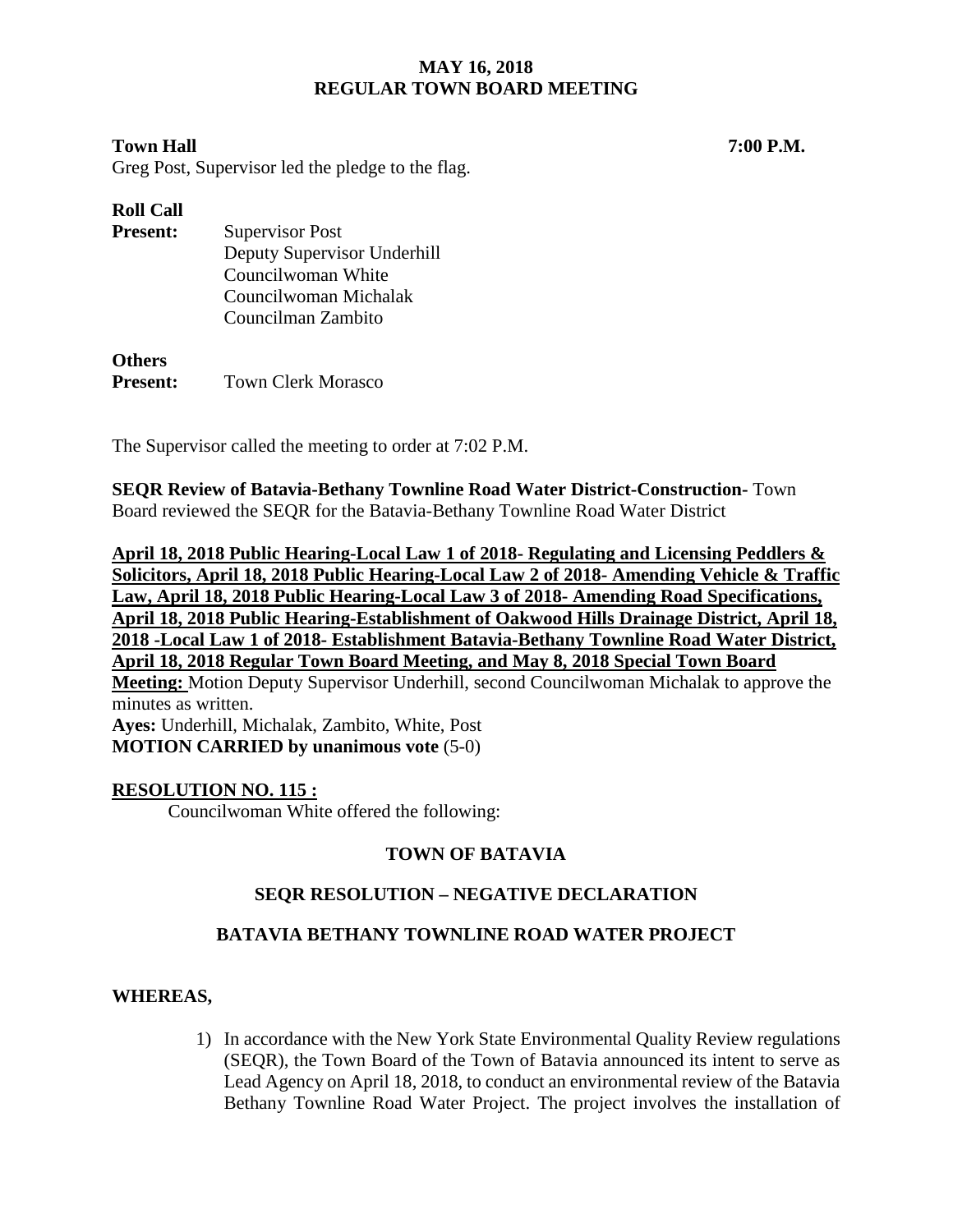4,400 linear feet of 8-inch water main along Batavia-Bethany Townline Road between Bethany Center and Shepard Roads. Activities include the installation of watermain, fire hydrants, valves, watermain connections, residential hook-ups, road crossings, excavation and bedding materials and surface restoration.

- 2) The Town Board has determined that the proposed action is an Unlisted action as defined under SEQR.
- 3) The Town Board, in its capacity as Lead Agency, has caused to be prepared an environmental assessment of the potential environmental impact of the action described above, and the significance thereof.
- 4) The Town Board notified the Involved and Interested Agencies of its intention to act as Lead Agency for this project and circulated part 1 of the short Environmental Assessment Form (EAF).
- 5) Comments on the EAF from Involved and Interested Agencies have been addressed (see Negative Declaration). The Town will obtain all necessary permits and approvals from Involved Agencies and will comply with agency requirements.
- 6) The Town Board has considered the Environmental Record prepared for this action, including any comments received from the Involved and Interested Agencies, and the proposed Negative Declaration.

## **NOW THEREFORE BE IT RESOLVED**,

The Town Board declares that it will serve as Lead Agency for the Batavia Bethany Townline Road Water Project; and

The Town Board declares that, based on the Environmental Record which has been prepared, the project will result in no major impacts and, therefore, will not cause significant damage to the environment. A Negative Declaration under SEQR is, therefore, issued for this project.

**Second by**: Deputy Supervisor Underhill **Ayes:** White, Underhill, Michalak, Zambito, Post **APPROVED by unanimous vote** (5-0)

#### **RESOLUTION NO. 116:**

Deputy Supervisor Underhill offered the following:

## **RESOLUTION AUTHORIZING APPLICATION FOR COMPTROLLER APPROVAL OF BATAVIA-BETHANY TOWNLINE ROAD WATER DISTRICT**

**WHEREAS,** the Batavia Town Board has elected to pursue the establishment of a water district to bring public water to areas along Batavia-Bethany Townline Road within the Town of Batavia; and

**WHEREAS,** the Town Board has heretofore authorized and directed Andrew W. Meier, Attorney for the Town of Batavia, to prepare an application for submission to the New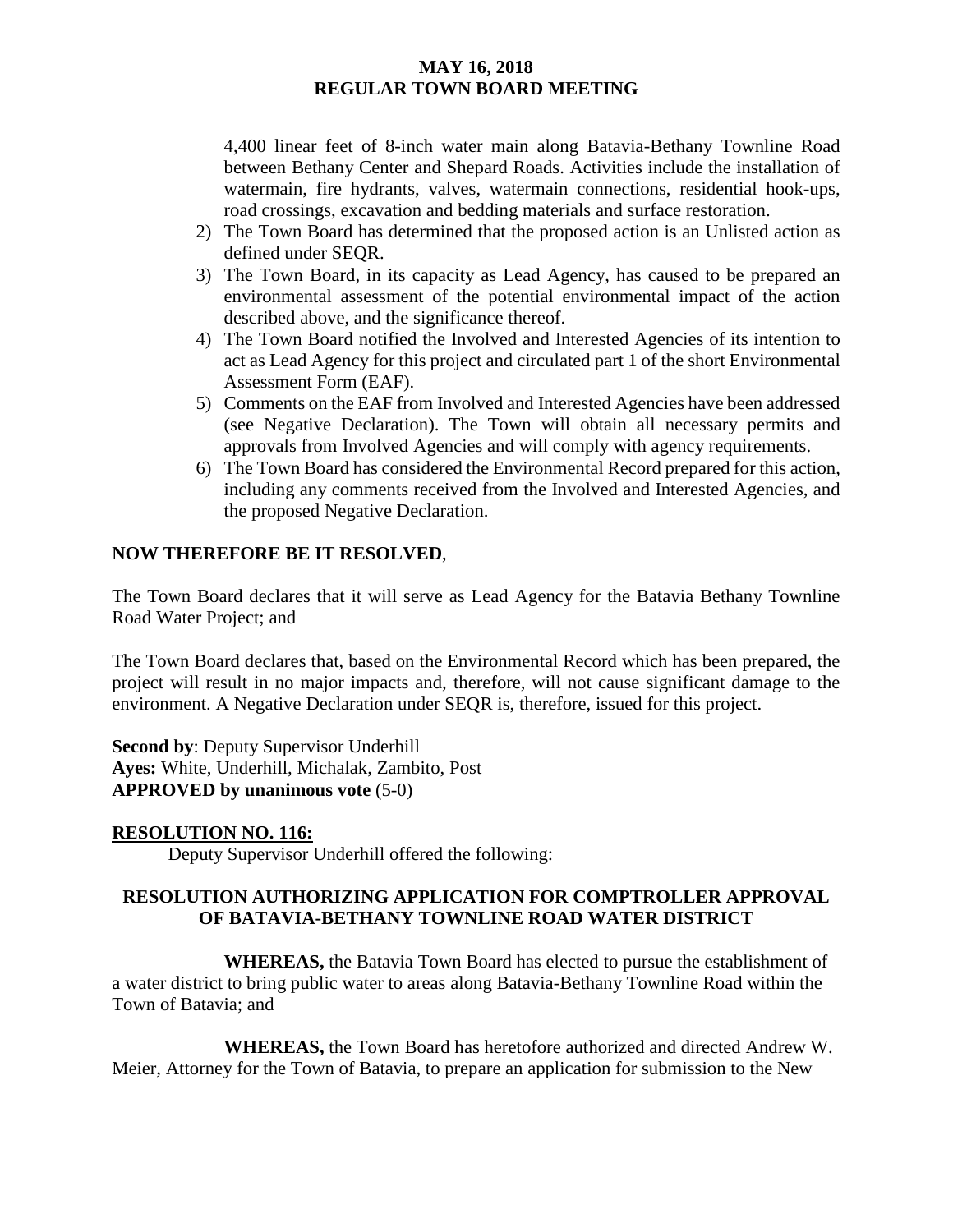York State Comptroller for permission to establish Batavia-Bethany Townline Road Water District,

**NOW, THEREFORE, BE IT RESOLVED,** that the attached application was prepared at the direction of this Board, and is hereby approved as to form and content; and be it further

**RESOLVED,** that this Board believes the contents of such application to be accurate; and be it further

**RESOLVED,** that this Board has and does hereby determine that the proposed water district proceedings are in the public interest of the inhabitants of the Town of Batavia, and will not constitute an undue burden on the property which will bear the cost thereof; and be it further

**RESOLVED,** that all of the real property proposed to be assessed for the cost of the proposed water improvement benefit area will be benefited by the proposed improvements, and that no benefited property has been excluded; and be it further

**RESOLVED,** that the Town Board of the Town of Batavia does hereby direct Supervisor Gregory H. Post to sign the Comptroller's Application for the Batavia-Bethany Townline Road Water District as prepared by Attorney Andrew W. Meier.

**Second by:** Councilman Zambito **Ayes:** Underhill, Zambito, White, Michalak, Post **APPROVED by unanimous vote** (5-0)

TOWN OF BATAVIA COUNTY OF GENESEE : STATE OF NEW YORK

\_\_\_\_\_\_\_\_\_\_\_\_\_\_\_\_\_\_\_\_\_\_\_\_\_\_\_\_\_\_\_\_\_\_\_\_\_\_\_\_\_\_\_\_

\_\_\_\_\_\_\_\_\_\_\_\_\_\_\_\_\_\_\_\_\_\_\_\_\_\_\_\_\_\_\_\_\_\_\_\_\_\_\_\_\_\_\_\_ In the Matter of the Application of the Town Board of The Town of Batavia in the County of Genesee, New York, For Approval By the State Comptroller of Batavia-Bethany Application To Townline Road Water District Under Article 12 of the State Comptroller Town Law of the State of New York

## TO THE STATE COMPTROLLER OF THE STATE OF NEW YORK:

The Petition of the Town Board of the Town of Batavia, Genesee County, New York, for the approval of proposed Batavia-Bethany Townline Road Water District pursuant to Article 12 of the Town Law of the State of New York in said Town (hereinafter the "District"), specifically Section 194, and NYCRR, title 2, Part 85, respectfully shows: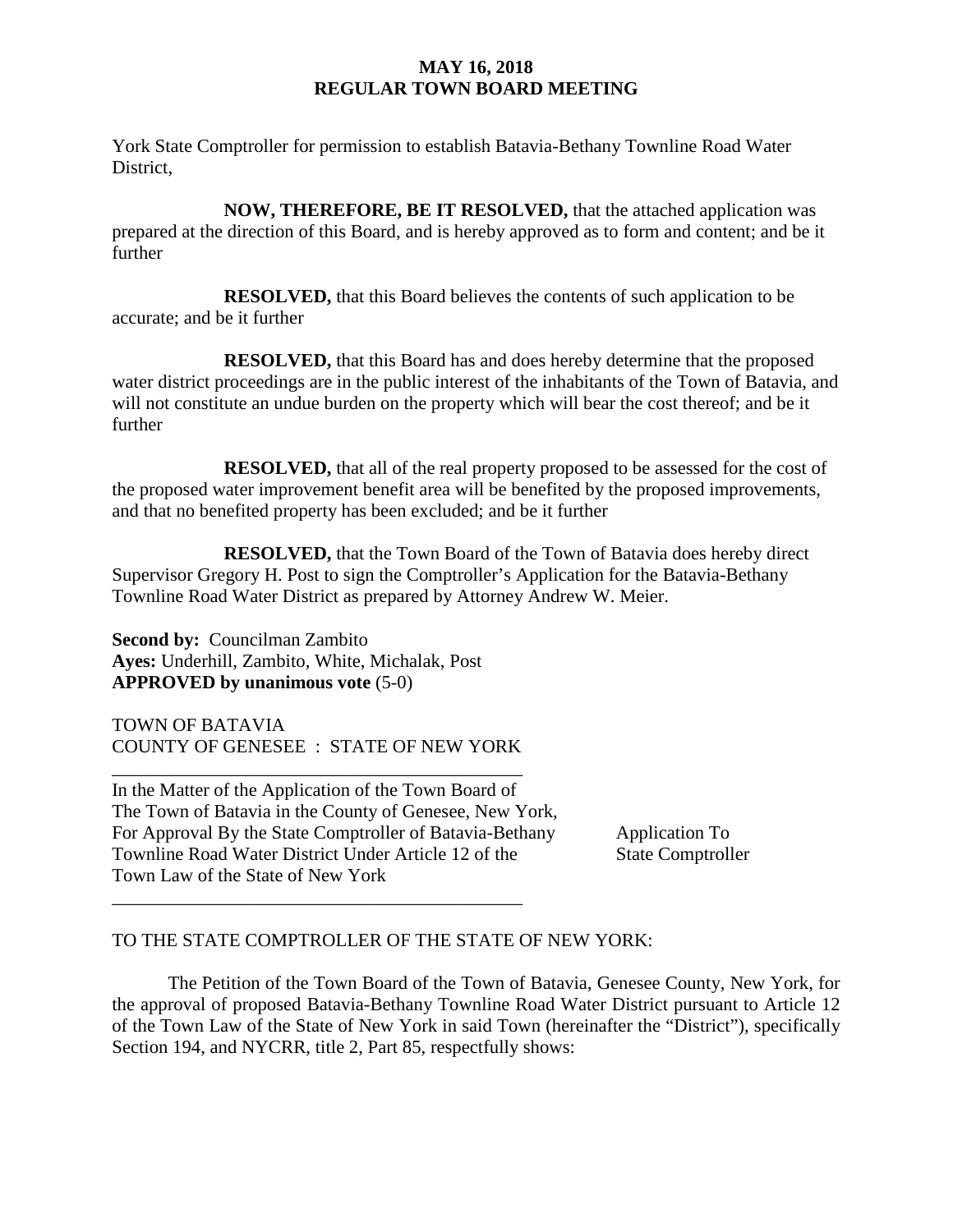A) Pursuant to §85.3 (b)(1), annexed hereto as Exhibit A is a certified copy of a resolution of the Town of Batavia Town Board stating that the within application was prepared at the direction of the said Town Board, approving the within application, determining among other things that the District is in the public interest, and authorizing its submission.

Pursuant to §85.3 (b)(2), annexed hereto as Exhibit B is the opinion of Andrew W. Meier, as legal counsel to the Town of Batavia, that complies with section 85.5 of Part 85.

B) Pursuant to §85.4 (a), annexed hereto as Exhibit C are copies of all resolutions, proofs of publication and posting, and orders as required by Article 12 of the Town Law of the State of New York for the establishment of the proposed District.

C) Relative to §85.4 (b), the proposed improvements involve the installation of approximately 4,400 linear feet of 8" diameter water main within road right-of-ways or permanent easements as more particularly set forth in the map, plan and report submitted on even date herewith. The proposed Batavia-Bethany Townline Road Water District contains a total of 6 residential services connections.

D) Relative to §85.4 (c), the maximum cost of the improvements to be expended for the District is \$230,400.00.

E) Relative to §85.4 (d) the factors that the Batavia Town Board considered in making its determination that the proposed improvements constituting the District are in the public interest are as follows:

1) The proposal water project will provide safe potable water to the residents of the Batavia-Bethany Townline Road Water District and will eliminate the public health risks associated with the quality and quantity of ground water in the area.

2) The water distribution network contemplated by the District project will replace highly expensive individual water treatment units, thereby reducing the operation and maintenance costs currently borne by the residents.

3) Agriculture is important to the Town of Batavia, functioning as a part of the Town's economic base as well as being the foundation for the rural character the Town wishes to maintain. The project will be compliant with County Plans. Thus, there are no anticipated long-term impacts to the Agricultural Districts as a result of the proposed District including no change in use of agricultural/residential lands within any Agricultural Districts.

4) Fire protection will be enhanced. Currently, there is no public water system to provide fire protection in the proposed District.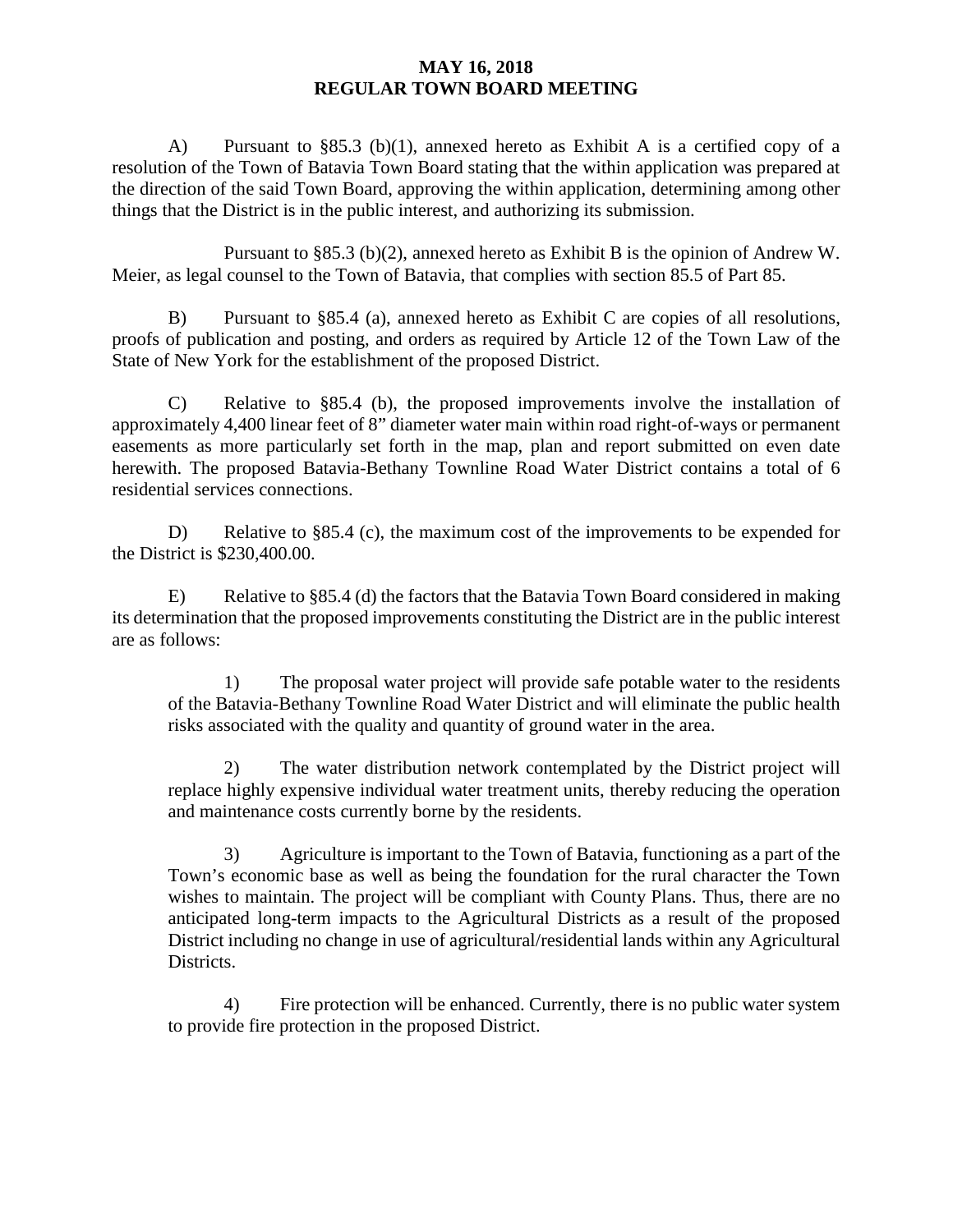F) Relative to §85.4 (e)(1) & (2), the Town of Batavia will fund with the project with long-term bond indebtedness in the anticipated amount of \$126,800 at 3% interest for 38 years, which rate and term is reasonable under current market conditions for municipal borrowing.

G) Relative to §85.4 (f), the cost of operation and maintenance is included in the cost of water. The estimated average annexed water cost was estimated based on the proposed 2018 Town of Batavia water rate of \$5.36/1000 gallons and an average usage of 61,000 gallons. This water rate includes \$2.64/1000 gallons for the purchase of water, \$0.60/1000 gallons for the Genesee County Surcharge, \$0.46/1000 gallons for System Reserve and \$1.66/1000 gallons for Operation and Maintenance.

H) Relative to §85.4 (g), the estimated project unit costs are based on the estimate of the Town Engineer. The estimated average annual water cost was based on the Town of Batavia water rate of \$5.36/1000 gallons and an annual usage of 61,000 gallons.

| Total capital cost              | \$104,990  |
|---------------------------------|------------|
| Contingency (6%)                | \$5,250    |
| Legal & Administration          | \$5,520    |
| Engineering                     | \$5,520    |
| <b>Construction Observation</b> | \$5,520    |
|                                 |            |
| Net Total Project Cost          | \$126,800  |
|                                 |            |
| Annual debt service             | \$5,637    |
| (38 years, 3.00%)               |            |
| Debt service/unit               | \$940      |
| $(6 \text{ units})$             |            |
| Yearly water cost               | \$327      |
| Total unit cost                 | \$1,267.00 |

The unit benefit basis calculation is provided on page 7 of the Map, Plan and Report and the appendices referenced therein.

I) Relative to §85.4 (h), the aggregate assessed valuation of the taxable real property in the proposed District is \$984,213.

J) Relative to §85.4 (i), the aggregate assessed valuation of the taxable real property in the proposed benefitted area is \$984,213.

K) Relative to §85.4 (j), this is not an application made pursuant to section 258, 268, 269, 280-i, 280-t, 299-o, or 299-r of the County Law.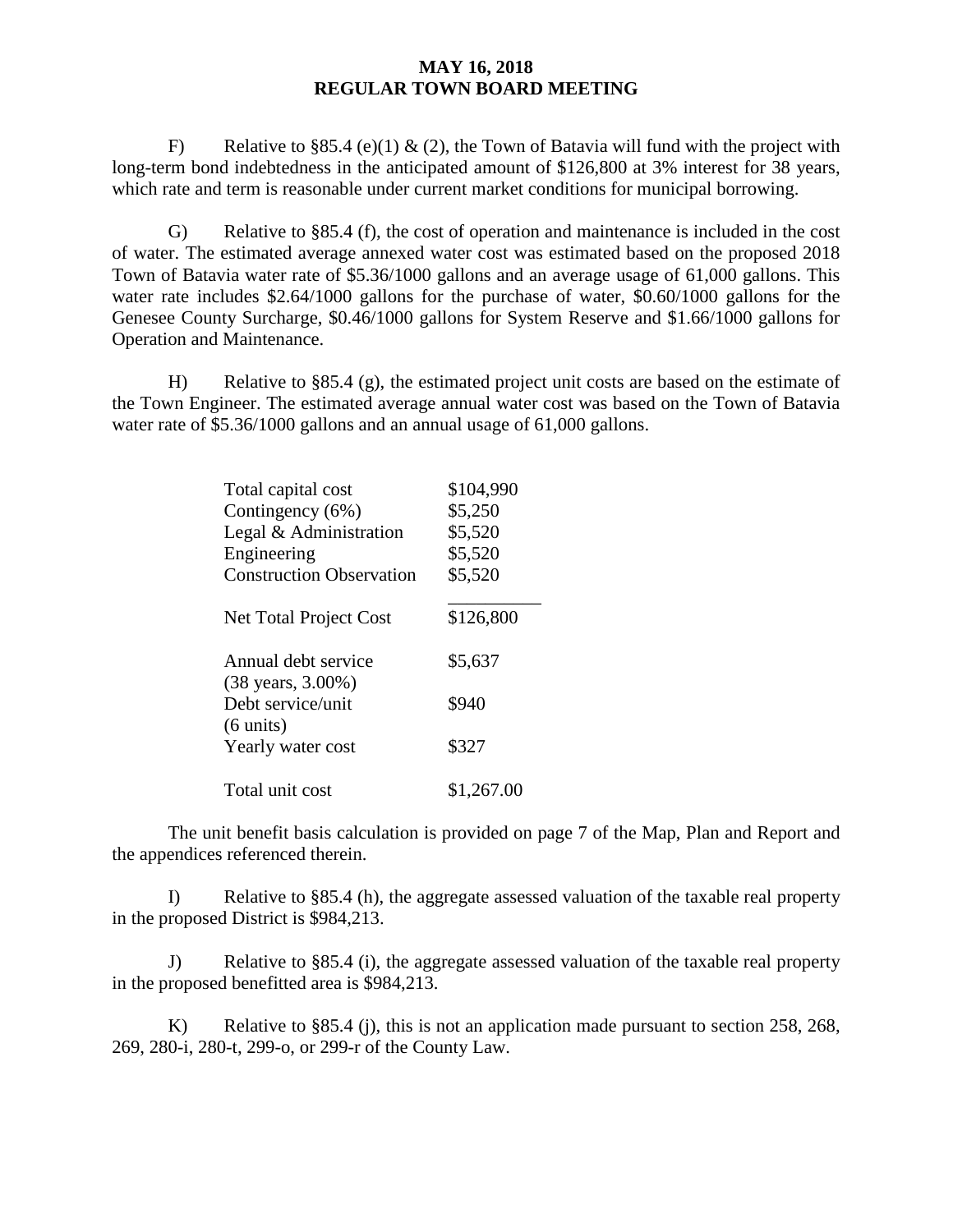L) Relative to §85.4 (k), the average full valuation of the taxable real property of the Town of Batavia computed pursuant to the first paragraph subdivision seven-a of section 2.00 of the Local Finance Law is \$381,980,351.

M) Relative to §85.4 (1)  $\&$  (m), see Exhibit D, which contains a debt statement prepared as of May 15, 2018 in the manner prescribed in title 10 of article 2 of the Local Finance Law, which pursuant to §85.4 (n) may be presented in lieu of specific responses to §85.4 (1)  $\&$ (m).

N) Relative to §85.4 (n), see debt statement annexed hereto as Exhibit D.

O) Relative §85.4 (o), the current tax rates and assessments applicable to the taxable real property which will the cost of the proposed improvement per \$1000 per assessment are as follows:

| County                 | \$10.01 |
|------------------------|---------|
| Town-including highway | \$2.64  |
| School                 | \$21.16 |
| Fire                   | \$2.34  |

P) Relative to §85.4 (p), the assessed value of a typical residential property in the Town of Batavia is \$90,000, and in the proposed District, it is \$90,000.

Q) Relative to §85.4 (q), the amount that is estimated that the owner of a typical one or two-family home will be required to pay in the first year following approval of the application is as follows:

| <b>Hookup Fees</b>                                        |         |
|-----------------------------------------------------------|---------|
| Service Line from ROW to House (\$8-\$20/LF)              | \$8,000 |
| Well Separation/Plumbing Modifications                    | \$400   |
| Total                                                     | \$1,200 |
| Cost of District                                          |         |
| Debt service/unit charge                                  | \$939   |
| Yearly water cost                                         | \$327   |
| Total                                                     | \$1,266 |
| <b>Total First Year Cost of District Typical Property</b> |         |
| And Typical One & Two Family Home                         | \$2,466 |

R) Relative to §85.4 (r), reference is made to the Map, Plan and Report, page 7, and Appendix B, which set forth with particularly the EDU calculations for units. Page 7 and Appendix B are incorporated herein by reference as if fully set forth herein.

S) Relative to §85.4 (s), no state lands are included in the area which will bear the cost of improvements.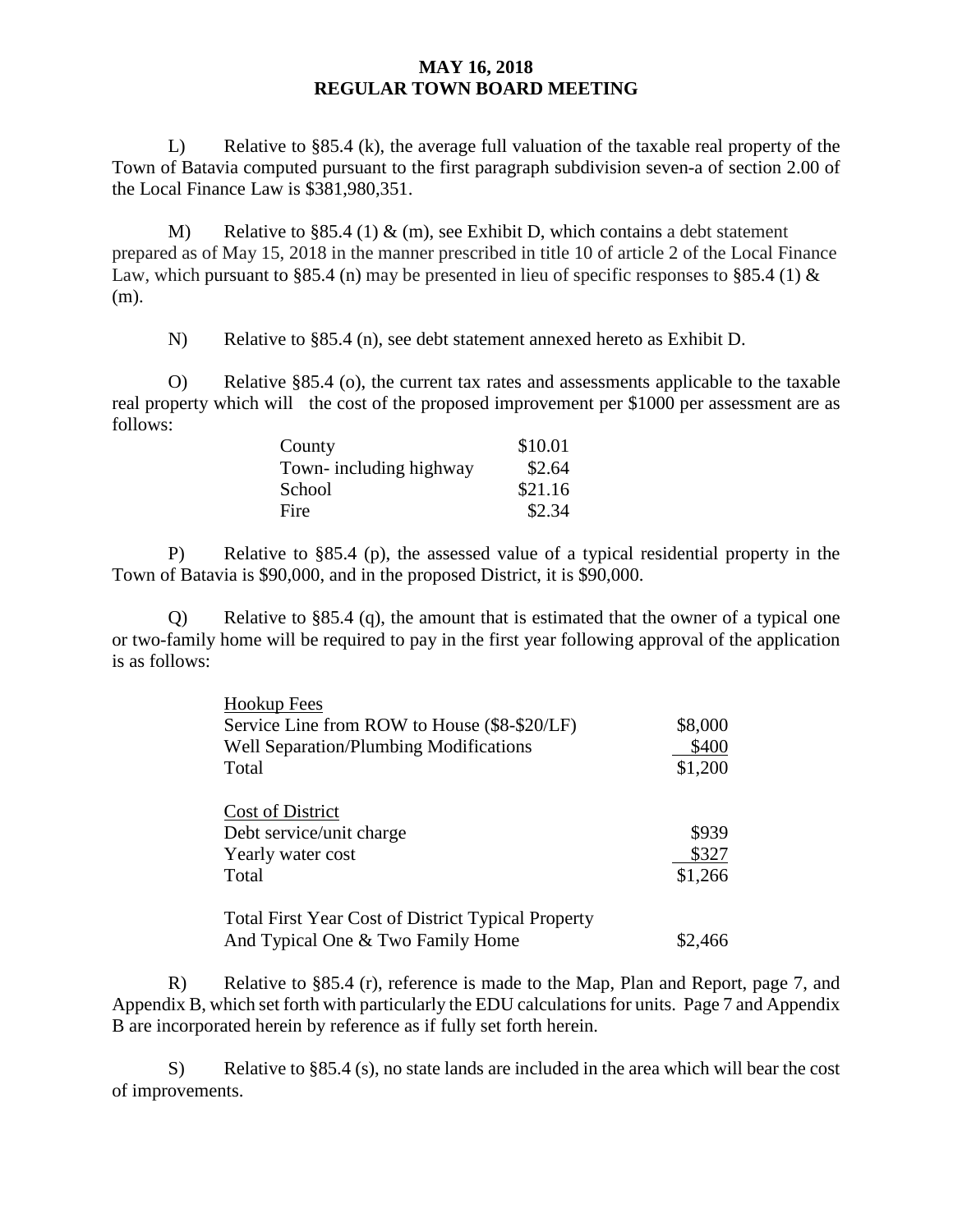T) Relative to §85.4 (t), some portions of the proposed District are located within existing agricultural districts. Vacant parcels within agricultural districts were not included in the EDU total. Reference is made to pages 7 of the Map, Plan and Report.

U) Relative to §85.4 (u), there are 6 one- or two-family homes located in the proposed District and the assessed value of the typical one-or-two family home is \$90,000. The estimated total population of the proposed District is 15. The non-residential areas are composed of vacant land and farm land which is not developable.

V) Relative to §85.4 (v), the water mains will pass vacant land in the District. There are no proposals of which the Board has any knowledge to develop such land, and most such vacant land is not developable.

W) Relative to §85.4 (w), there is no contemplation that any water will be sold to out of District users.

X) Relative to §85.4 (x), there is no order of any court or agency, State or Federal relating to the proposed District, and no pending or threatened judicial or administrative proceeding which relate to the improvements. The Town is not aware of any material pending or threatened lawsuits or claims relating to the proposed District.

Y) Relative to §85.4 (y), in addition to the actions required by the applicable provisions of the Town Law, the Batavia Town Board conducted an informational meeting for residents on the proposed District on March 7, 2018 at the Town Hall, at which the Town engineers made a full presentation and there was an opportunity for residents to ask questions; the Town engineers have met with the agriculture community periodically with respect to its anticipated needs, the costs of the District and calculation of the EDU's; and the Board had updates at its regular meetings in the summer and fall as to the status of the project.

Z) Relative to §85.4 (z), no written objections expressing opposition to the undertaking of the proposed District have been received by the Town from any of the owners of real property that will bear the burden of the costs of the proposed improvement.

AA) The Town has completed the required NYSDEC Environmental Assessment Review and has made a Negative Declaration Determination.

Wherefore, the Town Board of the Town of Batavia, Genesee County, New York, through its Supervisor, Gregory H. Post, respectfully requests approval of the proposed Batavia-Bethany Townline Road Water District.

Dated at Batavia, New York, as of May \_\_\_\_\_, 2018.

Town of Batavia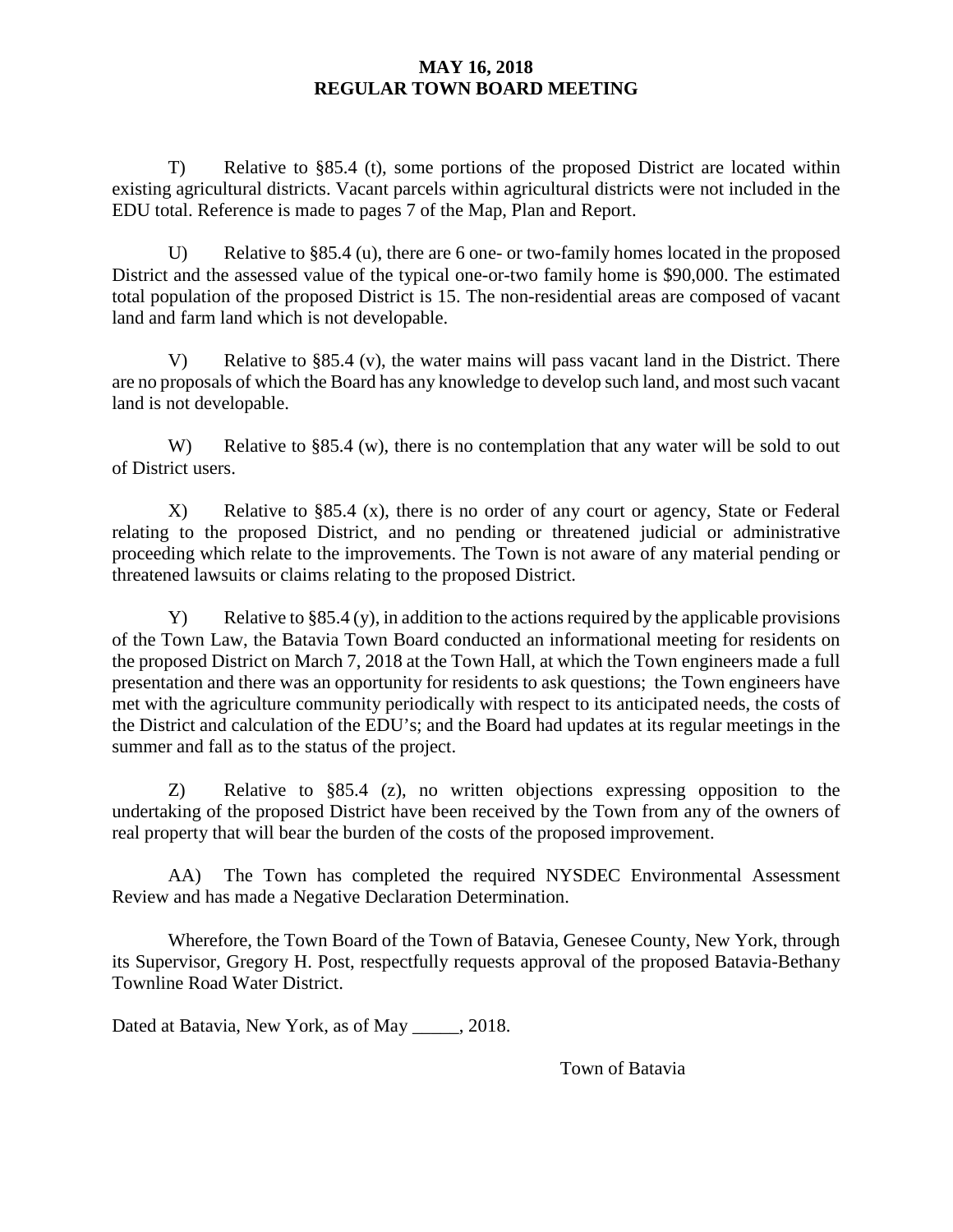$\mathbf{B} \mathbf{v}$ :

Gregory H. Post, Supervisor

| <b>STATE OF NEW YORK</b> |             |
|--------------------------|-------------|
|                          | $\sum$ SS.: |
| <b>COUNTY OF GENESEE</b> |             |

On the day of May in the year 2018, before me, the undersigned, personally appeared GREGORY H. POST, personally known to me or proved to me on the basis of satisfactory evidence to be the individual whose name is subscribed to the within instrument and acknowledged to me that they executed the same in their capacity, and that by their signature on the instrument, the individual, or the person upon behalf of which the individual acted, executed the instrument.

\_\_\_\_\_\_\_\_\_\_\_\_\_\_\_\_\_\_\_\_\_\_\_\_\_\_\_\_\_\_\_\_\_\_\_\_\_\_\_\_\_\_\_\_\_\_\_\_\_\_ (Signature and office of individual taking acknowledgment)

Honorable Gregory Post Supervisor Town of Batavia 3833 West Main Street Road Batavia, NY 14020

Re: Batavia-Bethany Townline Road Water District

Dear Supervisor Post:

As legal counsel for the Town of Batavia, I have examined the originals or true and complete copies of all of the records in connection with the formation and establishment of the water district area being designated as Batavia-Bethany Townline Road Water District, including but not limited to the Constitution of the State of New York, the Town Law, the State Environmental Quality Review Act, and other relevant State statutes, all orders and resolutions of the Town Board pertaining to the creation and establishment of the water district and the application to the Comptroller for approval thereof, the affidavits of posting and publication of any required notices, the map, plan and report as prepared by the Town's Engineers, and the application to be submitted to the office of the New York State Comptroller.

In my opinion, the application to be submitted to the New York State Comptroller contains all the information required by the applicable statutes and regulations. I am of the further opinion that the Town has undertaken all actions and proceedings required by applicable provisions of law for the establishment of the water district pursuant to Article 12 of the Town Law, and such district has been duly authorized by the Town as required by statute, except for obtaining the permission or consent of the Comptroller, the filing and publication of such permission as required by law,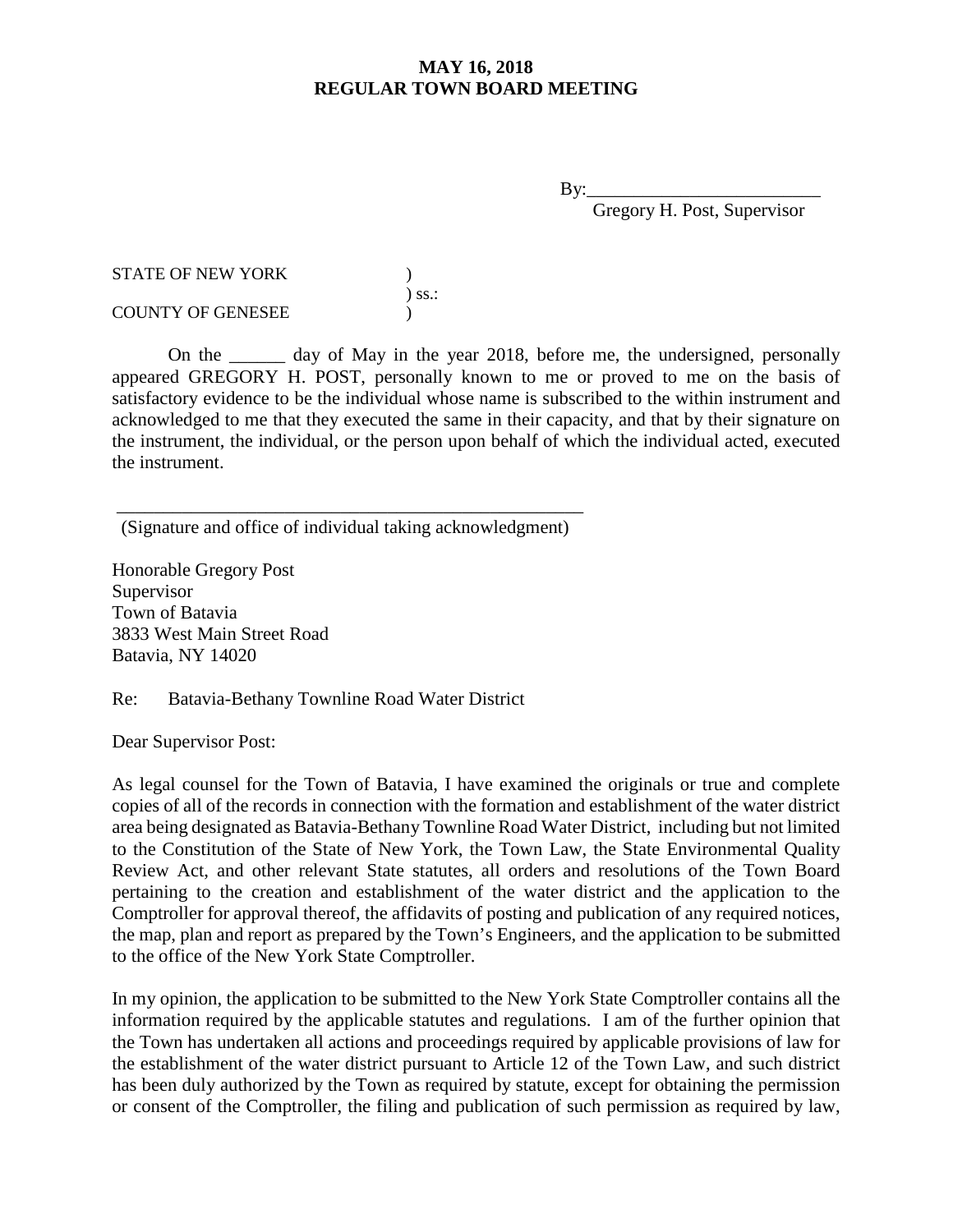and recordation of the resolution of the Town Board authorizing the water improvement in the Genesee County Clerk's Office.

Neither the Town Officials nor I are aware of any pending or threatened lawsuits or claims relating to the improvement. Any assessment to finance the improvements are authorized by the Town Law, and all necessary actions that can be taken to this time have been taken by the Town to authorize the imposition and levy of such assessments, provided however, further legal steps are required to determine and finalize the amount of such assessments after the actual project cost has been determined.

Although this opinion is rendered to the Town of Batavia, the New York State Comptroller may rely upon it in considering the application for approval of the above water improvement.

Very truly yours,

Andrew W. Meier Legal Counsel for the Town of Batavia

AWM/trg

#### **RESOLUTION NO. 117:**

Supervisor Post offered the following:

### **BORROWING AND GENERAL FINANCIAL ADVISORY SERVICES AGREEMENT MUNICIPAL SOLUTIONS, INCORPORATED**

**WHEREAS,** the agreement with Municipal Solutions, Incorporated will be expiring May 18,2018 for Bond Anticipation Note Borrowing, Long-term Serial Bond Borrowing and General Financial Services; and

**WHEREAS,** to continue this service Municipal Solutions, Incorporated submitted a proposal of services agreement (proposal attached).

#### **NOW, THEREFORE, BE IT**

**RESOLVED,** the Batavia Town Board hereby authorizes the Supervisor to execute the aforementioned agreement between the Town of Batavia and Municipal Solutions, Incorporated for Bond Anticipation Note Borrowing, Long-term Serial Bond Borrowing and General Financial Services, a copy of which is annexed hereto and made a part of the minutes. Said agreement is for a period of two years.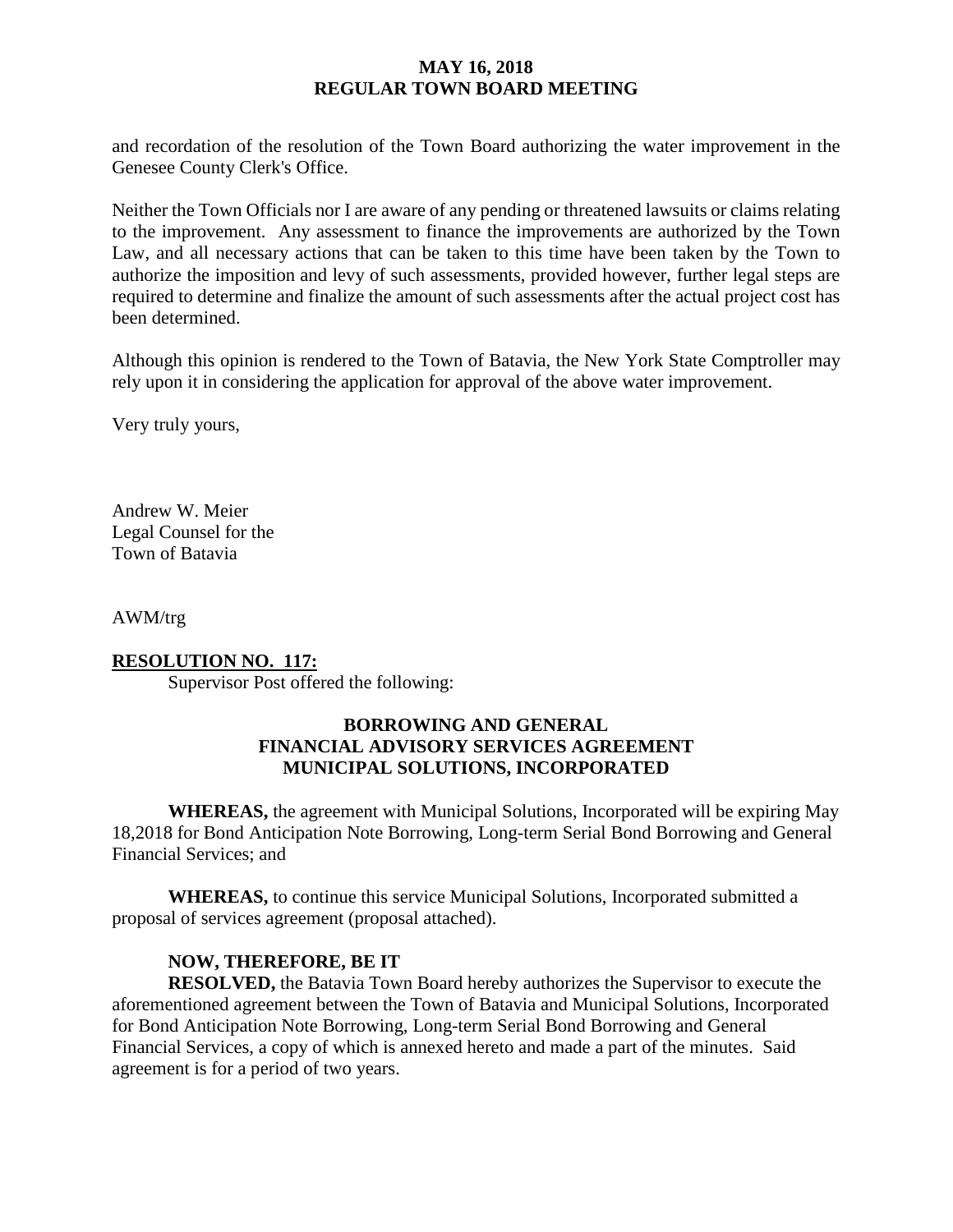**Second by:** Deputy Supervisor Underhill **Ayes:** Post, Underhill, Michalak, Zambito, White **APPROVED by unanimous vote** (5-0)

#### **RESOLUTION NO. 118 :**

Councilwoman Michalak offered the following:

#### **DISCLOSURE FILINGS FINANCIAL ADVISORY SERVICES AGREEMENT MUNICIPAL SOLUTIONS, INCORPORATED**

**WHEREAS,** the Town of Batavia issued certain bonds and notes with an Official Statement, it is agreed to disclose information on a periodic and continuing basis to the investing public for the life of the issue, pursuant to the provisions of Securities and Exchange Commission (SEC) Rule 15c2-12; and

**WHEREAS,** Municipal Solutions, Incorporated submitted a proposal of services agreement to assist the Town with continuing disclosure filings and regulations pursuant to the Rule, as the current agreement expires May 18, 2018 (proposal attached).

#### **NOW, THEREFORE, BE IT**

**RESOLVED,** the Batavia Town Board hereby authorizes the Supervisor to execute the aforementioned agreement between the Town of Batavia and Municipal Solutions, Incorporated for assistance with disclosure filings and regulations pursuant to the Rule, a copy of which is annexed hereto and made a part of the minutes. Said agreement is for a period of two years.

**Second by:** Councilman Zambito **Ayes:** Michalak, Zambito, White, Underhill, Post **APPROVED by unanimous vote** (5-0)

#### **RESOLUTION NO. 119:**

Councilman Zambito offered the following:

#### **RESOLUTION TO APPROVE A THIRD AMENDED ASSESSMENT SERVICES AGREEMENT WITH THE TOWN OF BERGEN**

**WHEREAS**, the Town of Batavia, (hereinafter "Batavia") and the Town of Bergen, (hereinafter "Bergen") entered into a contract entitled "Towns of Batavia and Bergen Assessment Services Agreement", dated July 28, 2015; and

**WHEREAS**, both Towns desire to continue this relationship, allowing Batavia to provide assessment services to Bergen, and

**WHEREAS**, the Batavia has determined that it has the ability to provide the services by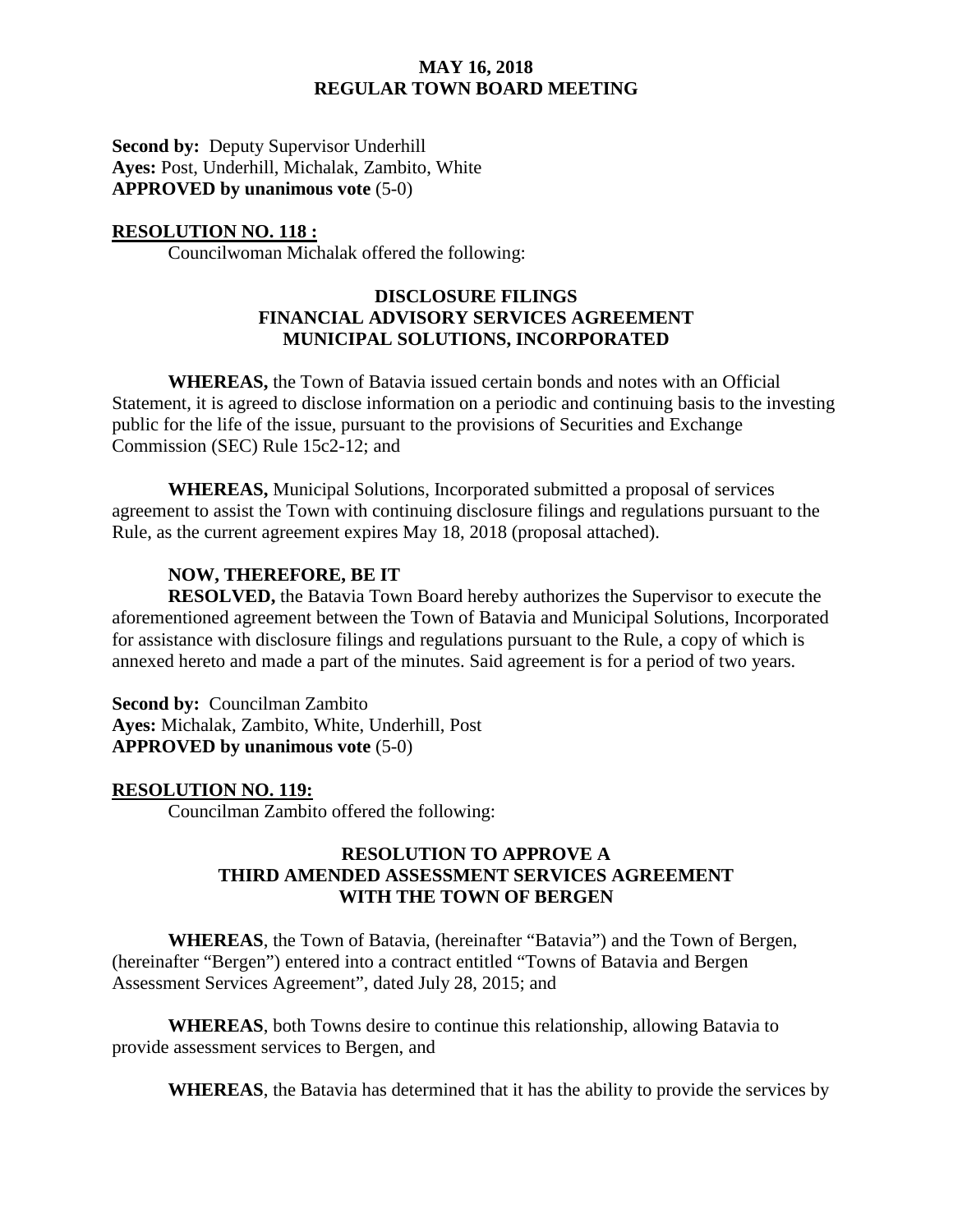using the Batavia Town Assessor, who is and will continue to be fully qualified as required by law to provide assessment services, with any support staffing, as necessary.

**NOW, THEREFORE, BE IT RESOLVED** by the Town Board of the Town of Batavia, New York, that a proposed "Third Amended Towns of Batavia and Bergen Assessment Services Agreement", a copy of which is annexed hereto and made part of the Town Board Minutes, is hereby approved and the Town Supervisor is authorized and directed to sign this Agreement on behalf of the Town of Batavia; and be it further

**RESOLVED** that the effective date of this Agreement shall be July 1, 2018.

**Second by: Councilwoman White Ayes:** Zambito, White, Underhill, Michalak, Post **APPROVED by unanimous vote** (5-0)

### **THIRD AMENDED TOWNS OF BATAVIA AND BERGEN ASSESSMENT SERVICES AGREEMENT**

**THIS AGREEMENT** made the \_\_\_\_\_\_ day of \_\_\_\_\_\_\_\_\_\_\_\_\_\_\_\_\_, 2018, by and between the **TOWN OF BERGEN**, a municipal corporation organized and existing under the Laws of the State of New York, having its principal office located at 10 Hunter Street, Bergen, New York 14416, (hereinafter referred to as "Bergen"), and the **TOWN OF BATAVIA**, a municipal corporation organized and existing under the Laws of the State of New York, having its principal office located at 3833 West Main Street Road, Batavia, New York 14020, (hereinafter referred to as "Batavia").

**WHEREAS**, pursuant to Article 5-G of the General Municipal Law, Bergen and Batavia are authorized to enter into an inter-municipal cooperative agreement for the provision of tax assessment services, and

**WHEREAS**, Batavia currently is employing an Assessor fully qualified to provide all assessment services as required by law, and

**WHEREAS**, Batavia intends to continue to maintain the position of Assessor and to provide any support staff necessary to assist her/him to perform assessment duties in both the Towns of Batavia and Bergen.

**NOW, THEREFORE**, in consideration of the mutual covenants and agreements contained herein, it is agreed as follows:

1. Batavia agrees to provide assessment services to Bergen and shall provide a qualified individual to perform said duties outlined herein. The person appointed as Assessor must satisfy the minimum qualification standards for real property assessors established by the State Board of Real Property Services.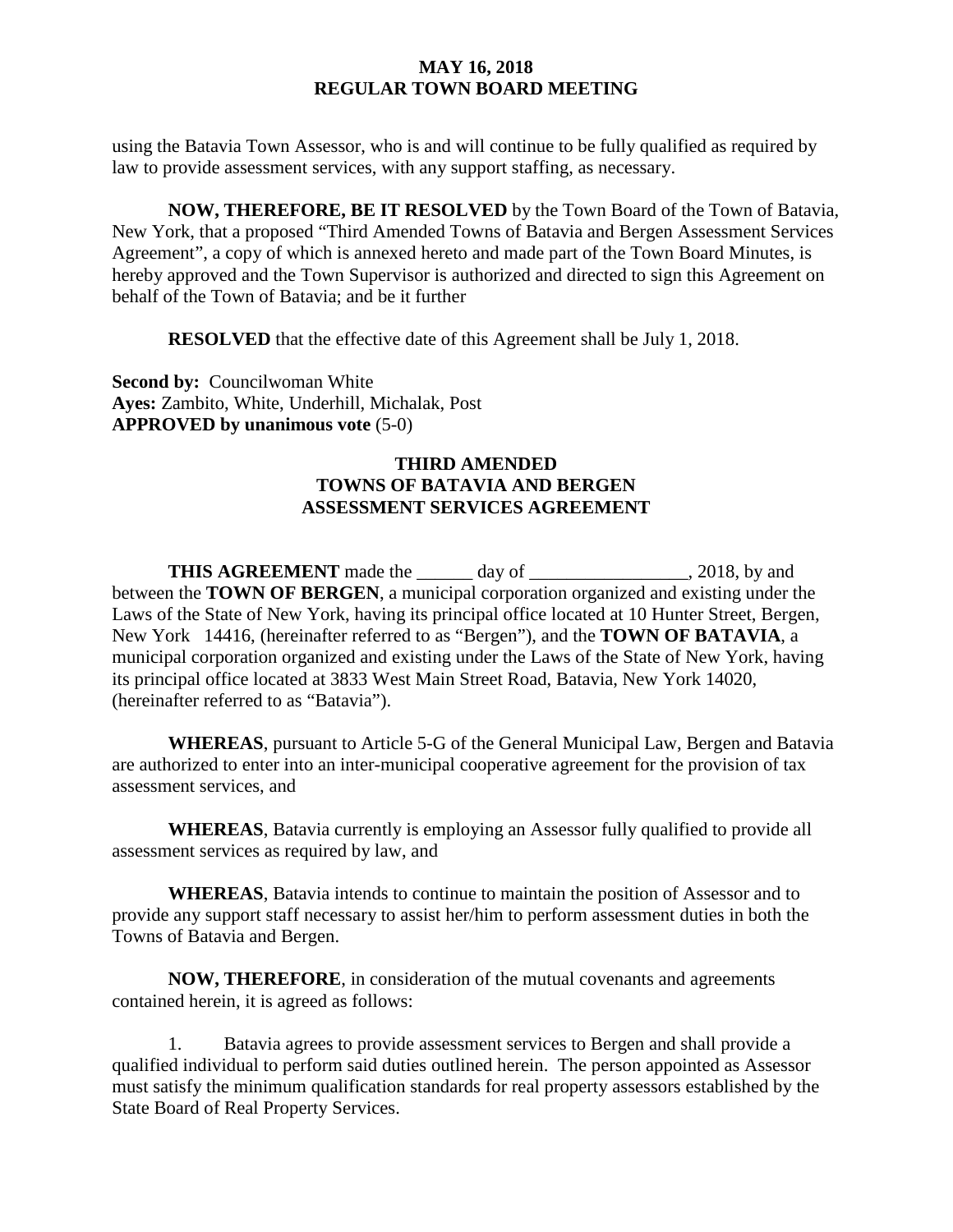2. The Assessor provided by Batavia shall be responsible for assessing all parcels of real property located in Bergen and in Batavia for the purposes of taxation and special ad valorem levies for town, county, special district and school district. The Assessor shall also oversee all other duties as required for assessors by the Real Property Tax Law and the rules of the State Board of Real Property Services. All real property shall be assessed at the same uniform percentage of market value in all of the assessing units participating in the Agreement throughout the term of the Agreement. Such percentage of market value shall be annually printed on the tentative assessment rolls for the participating assessing units.

3. The dates applicable to the assessment process in each municipality, including taxable status date, and the dates for the filing of the tentative and final assessment rolls, shall be the same.

4. The Assessor personally and/or by employees under his/her direction shall be present for office hours in the Bergen Town Assessors Office for a total of four (4) hours per week. The days and times of these office hours shall be mutually agreed. Additionally the Assessor can be available by appointment or during regular office hours at the City or Town of Batavia offices.

5. The Assessor and any support staff shall for all purposes be deemed employees of Batavia. The Assessor and any support staff shall not in any way be construed as employees of Bergen. Batavia shall pay the salary and make employer's contributions for retirement, social security, health insurance, worker's compensation, unemployment and other similar benefits for the Assessor, as well as for any other individuals employed by Batavia to fulfill the terms and conditions of this Agreement as support staff.

6. Batavia shall indemnify and hold Bergen harmless from any claims made against Bergen by the Assessor, or any third party, arising out of any acts of misfeasance, malfeasance, or non-feasance by the Assessor in the performance of his/her duties while working for Batavia, including costs of settling any action and reasonable attorney's fees for defense. Bergen shall indemnify and hold Batavia harmless from any claims made against Batavia by the Assessor, or any third party, arising out of any acts of misfeasance, malfeasance, or non-feasance by the Assessor in the performance of his/her duties while working for Bergen, including costs of settling any action and reasonable attorney's fees for defense. Each party will provide the other with timely notice of any claims and shall fully cooperate with each other to defend the same.

7. Batavia shall pay all costs and expenses relating to defending any assessment challenge brought in its jurisdiction and Bergen shall pay all costs and expenses related to defending any assessment challenge brought in its jurisdiction.

8. The terms and conditions of this Agreement shall begin on July 1, 2018, and shall end on June 30, 2019. In order to allow both municipalities to make alternative arrangements for assessment duties, if necessary, the rights and duties of both parties shall not extend beyond the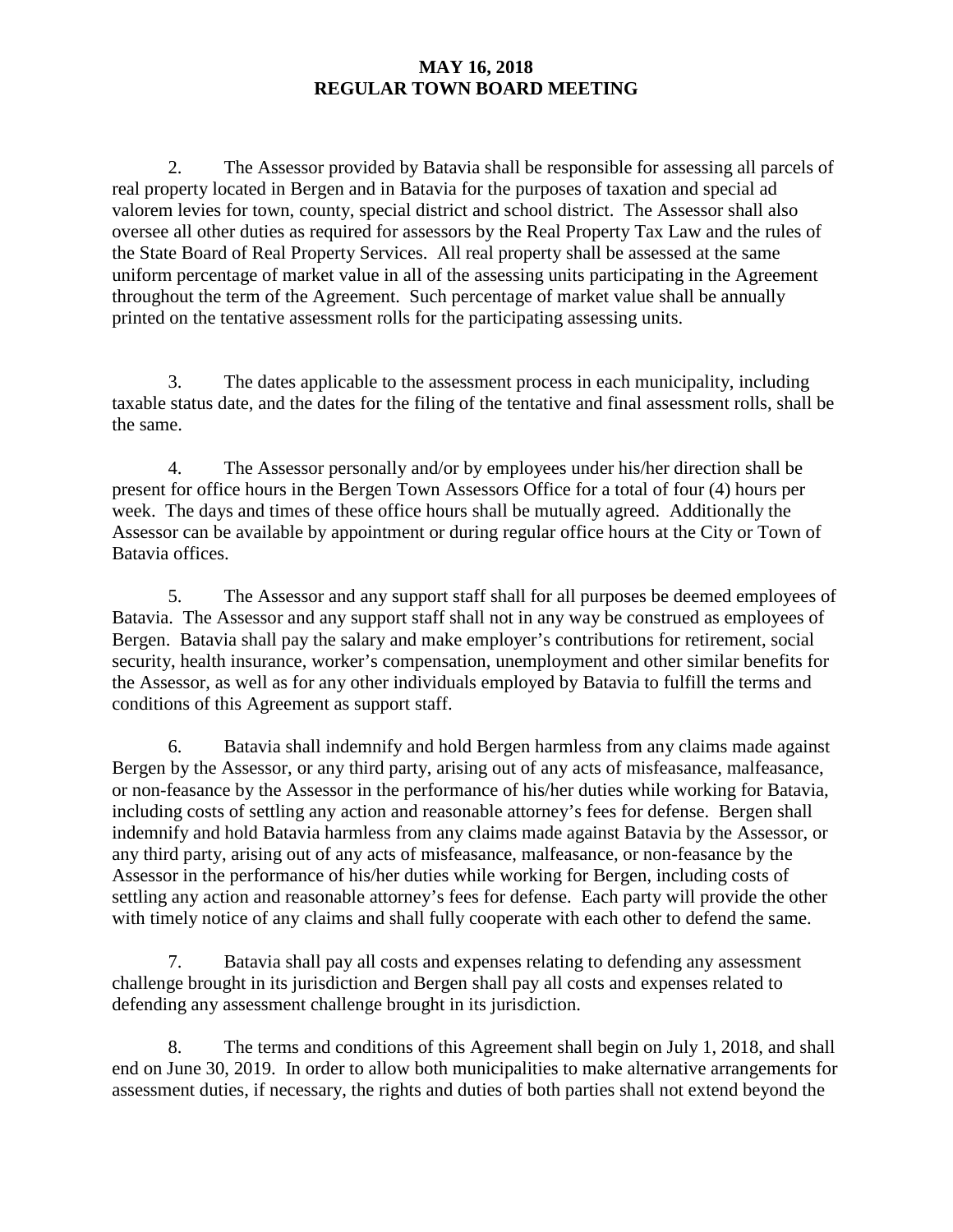termination date, unless on or before April 30, 2019, Bergen and Batavia enter into an additional Agreement to renew or extend this contractual arrangement upon mutually agreed upon terms and conditions.

9. In consideration and for compensation for the services set forth herein, Bergen shall pay to Batavia the total sum of) twenty-five thousand, seven hundred, fifty dollars (\$25,750.00) for this Agreement. This sum shall be paid in two equal installments of twelve thousand, eight hundred, seventy-five\_dollars. The first payment due on or before October 1, 2018and the second payment due on or before March 1, 2019.

10. In the event that the current Town of Batavia Assessor shall resign or otherwise is no longer able to provide assessment services to Batavia, then Bergen, at its sole option and discretion, may terminate this Agreement with at least thirty (30) days prior written notice to Batavia and thereafter, this Agreement shall be null and void.

11. There are no other agreements or understandings, either oral or written, between the parties affecting this Agreement. No changes, additions or deletions of any portions of this Agreement shall be valid or binding upon the parties hereto unless the same is approved in writing by the parties.

**IN WITNESS WHEREOF**, the parties have hereunto set their hands and seals the day and year first above written.

#### TOWN OF BATAVIA

By: Gregory H. Post, Town Supervisor

TOWN OF BERGEN

\_\_\_\_\_\_\_\_\_\_\_\_\_\_\_\_\_\_\_\_\_\_\_\_\_\_\_\_\_\_\_\_

By: Ernest Haywood, Town Supervisor

State of New York} County of Genesee}ss.

On this \_\_\_\_\_\_ day of \_\_\_\_\_\_\_\_\_\_\_\_\_\_\_\_\_\_\_\_\_, 2018, before me, the undersigned, personally appeared Gregory H. Post, personally known to me or proved to me on the basis of satisfactory evidence to be the individual whose name is subscribed to the within instrument and acknowledged to me that he/she executed the same in his/her capacity, and that by his/her signature on the instrument, the individual, or the person upon behalf of which the individual acted, executed the instrument.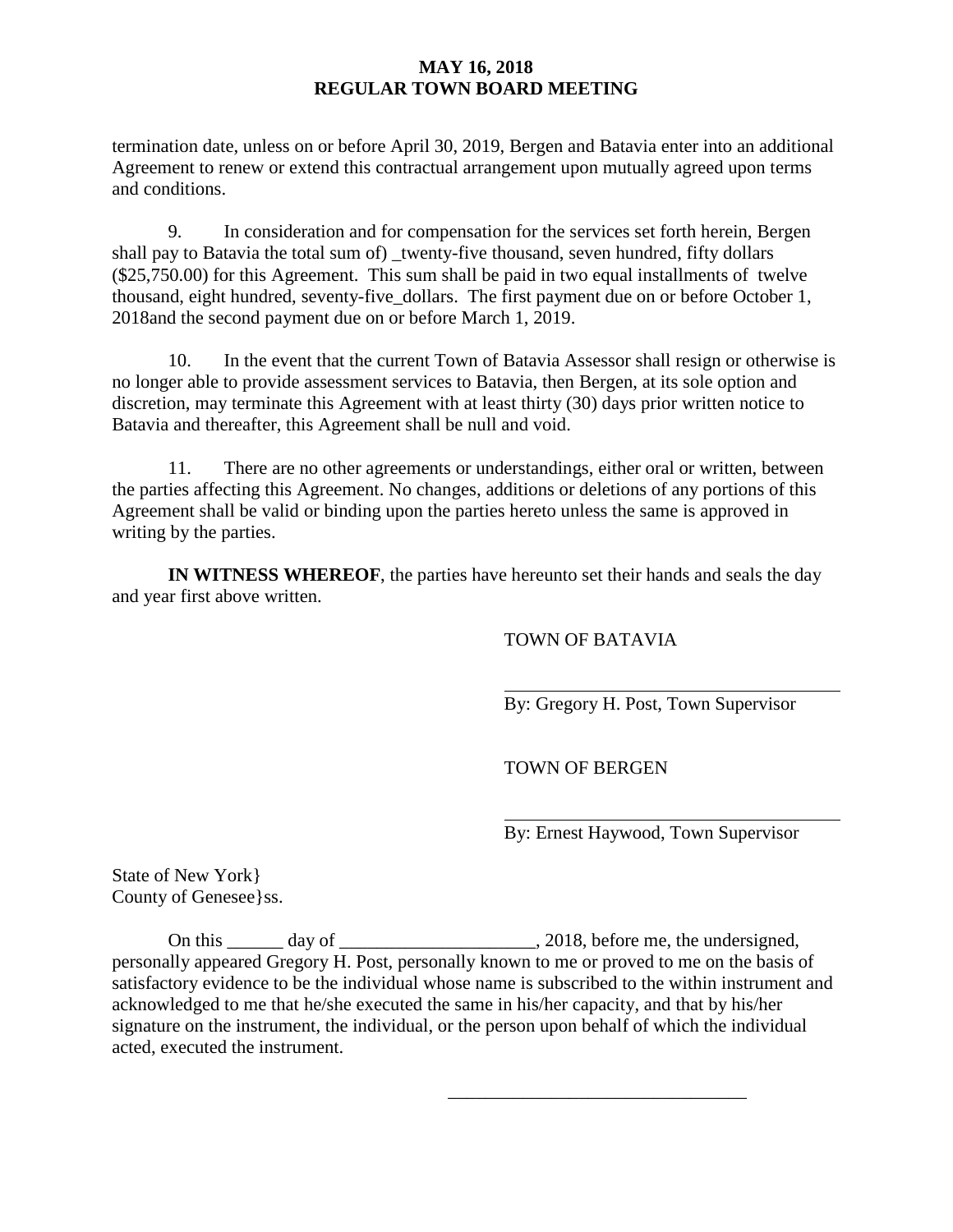Notary Public

State of New York} County of Genesee}ss.

On this day of  $\qquad \qquad$  . 2018, before me, the undersigned, personally appeared Ernest Haywood, personally known to me or proved to me on the basis of satisfactory evidence to be the individual whose name is subscribed to the within instrument and acknowledged to me that he/she executed the same in his/her capacity, and that by his/her signature on the instrument, the individual, or the person upon behalf of which the individual acted, executed the instrument.

Notary Public

\_\_\_\_\_\_\_\_\_\_\_\_\_\_\_\_\_\_\_\_\_\_\_\_\_\_\_\_\_\_\_\_

#### **RESOLUTION NO. 120:**

Councilwoman White offered the following:

### **THIRD AMENDED TOWNS OF BATAVIA AND ALEXANDER ASSESSMENT SERVICES AGREEMENT**

**WHEREAS**, the Town of Alexander, (hereinafter "Alexander"), and the Town of Batavia, (hereinafter "Batavia"), entered into a contract entitled "Towns of Batavia and Alexander Assessment Services Agreement", dated August 1, 2012, and

**WHEREAS**, both Towns desire to continue this relationship, allowing Batavia to provide assessment services to Alexander, and

**WHEREAS**, Batavia has determined that it continues to have the ability to provide these services by making available the Batavia Town Assessor and any other support personnel needed, and

**WHEREAS**, the Batavia Town Assessor and any other personnel employed by Batavia will be and will continue to be during the term of this Agreement fully qualified as required by law to provide assessment services.

**NOW, THEREFORE, BE IT RESOLVED** by the Town Board of the Town of Batavia, New York, that a proposed "Third Amended Towns of Batavia and Alexander Assessment Services Agreement", a copy of which shall be annexed hereto and made part of the Town Board Minutes, is hereby approved and the Town Supervisor is authorized and directed to sign this Agreement on behalf of the Town of Batavia.

**Second by:** Councilman Zambito **Ayes:** White, Zambito, Underhill, Michalak, Post **APPROVED by unanimous vote** (5-0)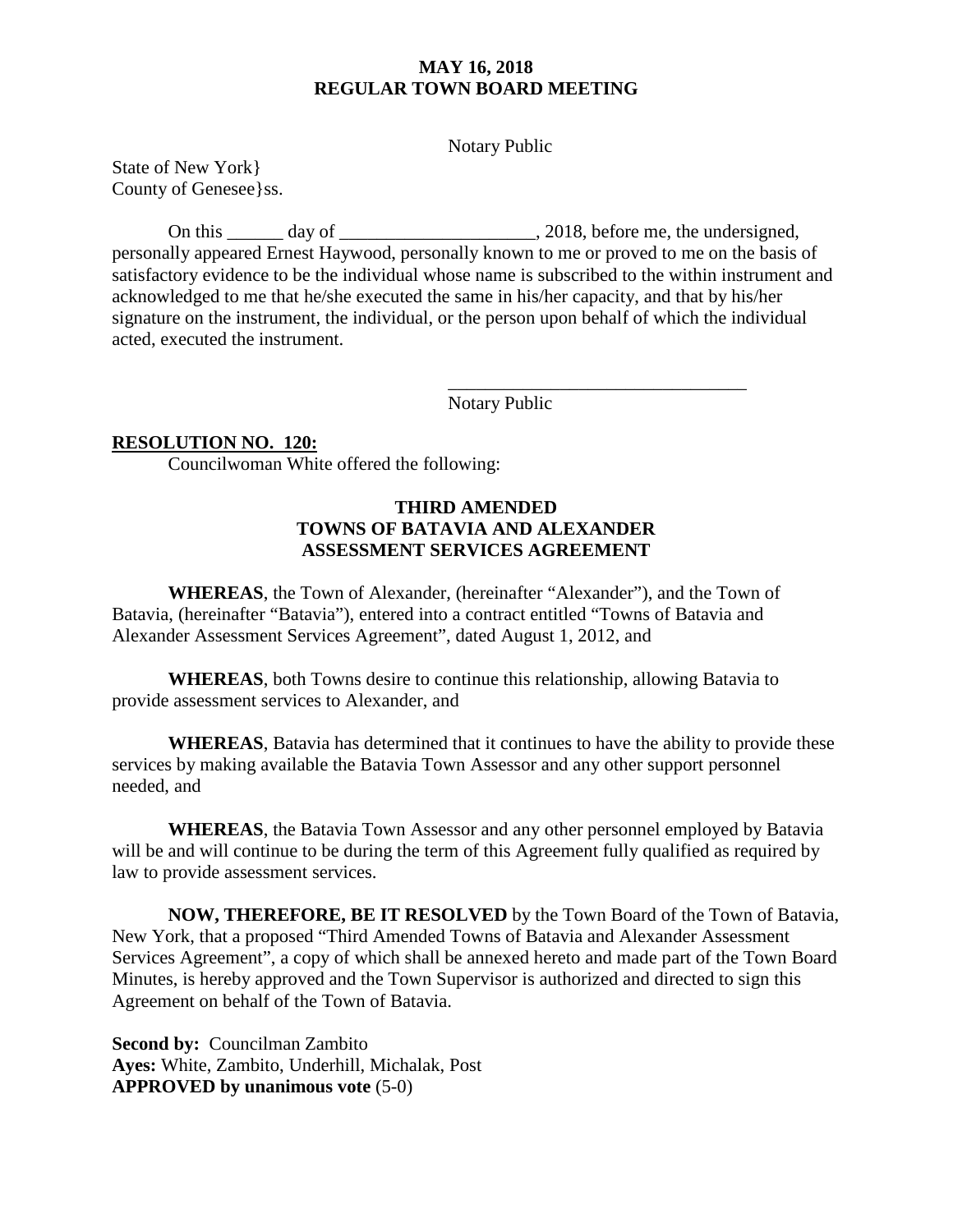## **THIRD AMENDED TOWNS OF BATAVIA AND ALEXANDER ASSESSMENT SERVICES AGREEMENT**

**THIS AGREEMENT** made the day of 2018, by and between the **TOWN OF ALEXANDER**, a municipal corporation organized and existing under the Laws of the State of New York, having its principal office located at 3350 Church Street, Alexander, New York 14005, (hereinafter referred to as "Alexander"), and the **TOWN OF BATAVIA**, a municipal corporation organized and existing under the Laws of the State of New York, having its principal office located at 3833 West Main Street Road, Batavia, New York 14020, (hereinafter referred to as "Batavia").

**WHEREAS**, pursuant to Article 5-G of the General Municipal Law, Alexander and Batavia are authorized to enter into an intermunicipal cooperative agreement for the provision of tax assessment services, and

**WHEREAS**, Batavia currently is employing an Assessor fully qualified to provide all assessment services as required by law, and

**WHEREAS**, Batavia intends to continue to maintain the position of Assessor and to provide any support staff necessary to assist her/him to perform assessment duties in both the Towns of Batavia and Alexander.

**NOW, THEREFORE**, in consideration of the mutual covenants and agreements contained herein, it is agreed as follows:

12. Batavia agrees to provide assessment services to Alexander and shall provide a qualified individual to perform said duties outlined herein. The person appointed as Assessor must satisfy the minimum qualification standards for real property assessors established by the State Board of Real Property Services.

13. The Assessor provided by Batavia shall be responsible for assessing all parcels of real property located in Alexander and in Batavia for the purposes of taxation and special ad valorem levies for town, county, special district and school district. The Assessor shall also oversee all other duties as required for assessors by the Real Property Tax Law and the rules of the State Board of Real Property Services. All real property shall be assessed at the same uniform percentage of market value in all of the assessing units participating in the Agreement throughout the term of the Agreement. Such percentage of market value shall be annually printed on the tentative assessment rolls for the participating assessing units.

14. The dates applicable to the assessment process in each municipality, including taxable status date, and the dates for the filing of the tentative and final assessment rolls, shall be the same.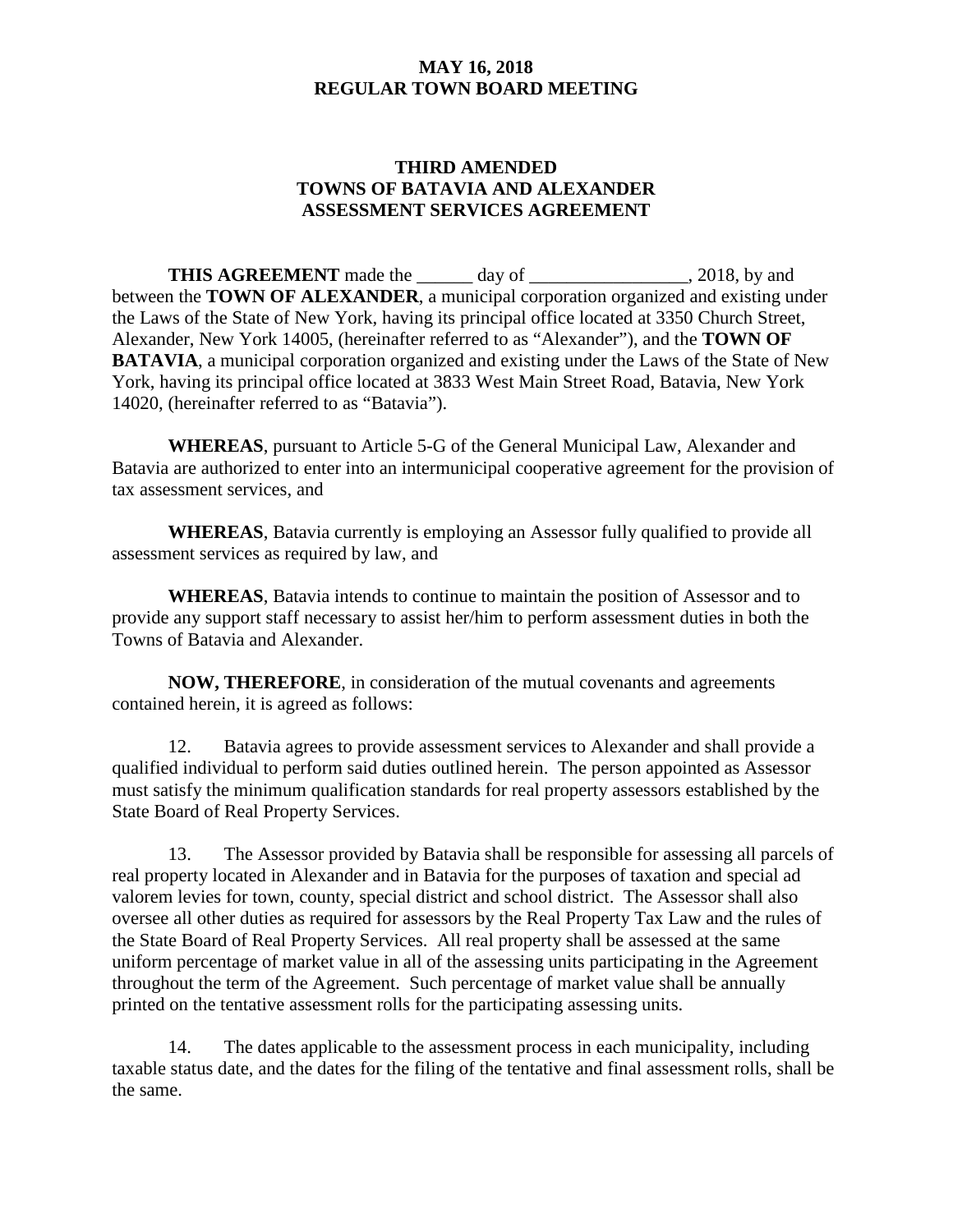15. The Assessor shall for all purposes be deemed an employee of Batavia. The Assessor shall not in any way be construed as an employee of Alexander. Batavia shall pay the Assessor's salary and make employer's contributions for retirement, social security, health insurance, worker's compensation, unemployment and other similar benefits.

16. Batavia shall indemnify and hold Alexander harmless from any claims made against Alexander by the Assessor, or any third party, arising out of any acts of misfeasance, malfeasance, or non-feasance by the Assessor in the performance of his/her duties while working for Batavia, including costs of settling any action and reasonable attorney's fees for defense. Alexander shall indemnify and hold Batavia harmless from any claims made against Batavia by the Assessor, or any third party, arising out of any acts of misfeasance, malfeasance, or nonfeasance by the Assessor in the performance of his/her duties while working for Alexander, including costs of settling any action and reasonable attorney's fees for defense. Each party will provide the other with timely notice of any claims and shall fully cooperate with each other to defend the same.

17. Batavia shall pay all costs and expenses relating to defending any assessment challenge brought in its jurisdiction and Alexander shall pay all costs and expenses related to defending any assessment challenge brought in its jurisdiction.

18. The terms and conditions of this Agreement shall begin on August 1, 2018, and shall end on July 31, 2020. In order to allow both municipalities to make alternative arrangements for assessment duties, if necessary, the rights and duties of both parties shall not extend beyond the termination date, unless on or before May 1, 2020, Alexander and Batavia enter into an additional Agreement to renew or extend this contractual arrangement upon mutually agreed upon terms and conditions.

19. In consideration and for compensation for the services set forth herein, Alexander shall pay to Batavia the total sum of \$\$16,392.00 for the first year of this Agreement. This sum shall be paid in two installments of \$8,196.00 on or before September 1, 2018, and \$8,196.00 on or before March 1, 2019. Alexander will pay to Batavia the total sum of \$16,392.00 for the second year of this Agreement to be paid in two installments of \$8,196.00 on or before September 1, 2019, and \$8,196.00 on or before March 1, 2020.

20. In the event that the current Town of Batavia Assessor shall resign or otherwise is no longer able to provide assessment services to Batavia, then Alexander, at its sole option and discretion, may terminate this Agreement with at least ninety (90) days prior written notice to Batavia and thereafter, this Agreement shall be null and void.

21. There are no other agreements or understandings, either oral or written, between the parties affecting this Agreement. No changes, additions or deletions of any portions of this Agreement shall be valid or binding upon the parties hereto unless the same is approved in writing by the parties.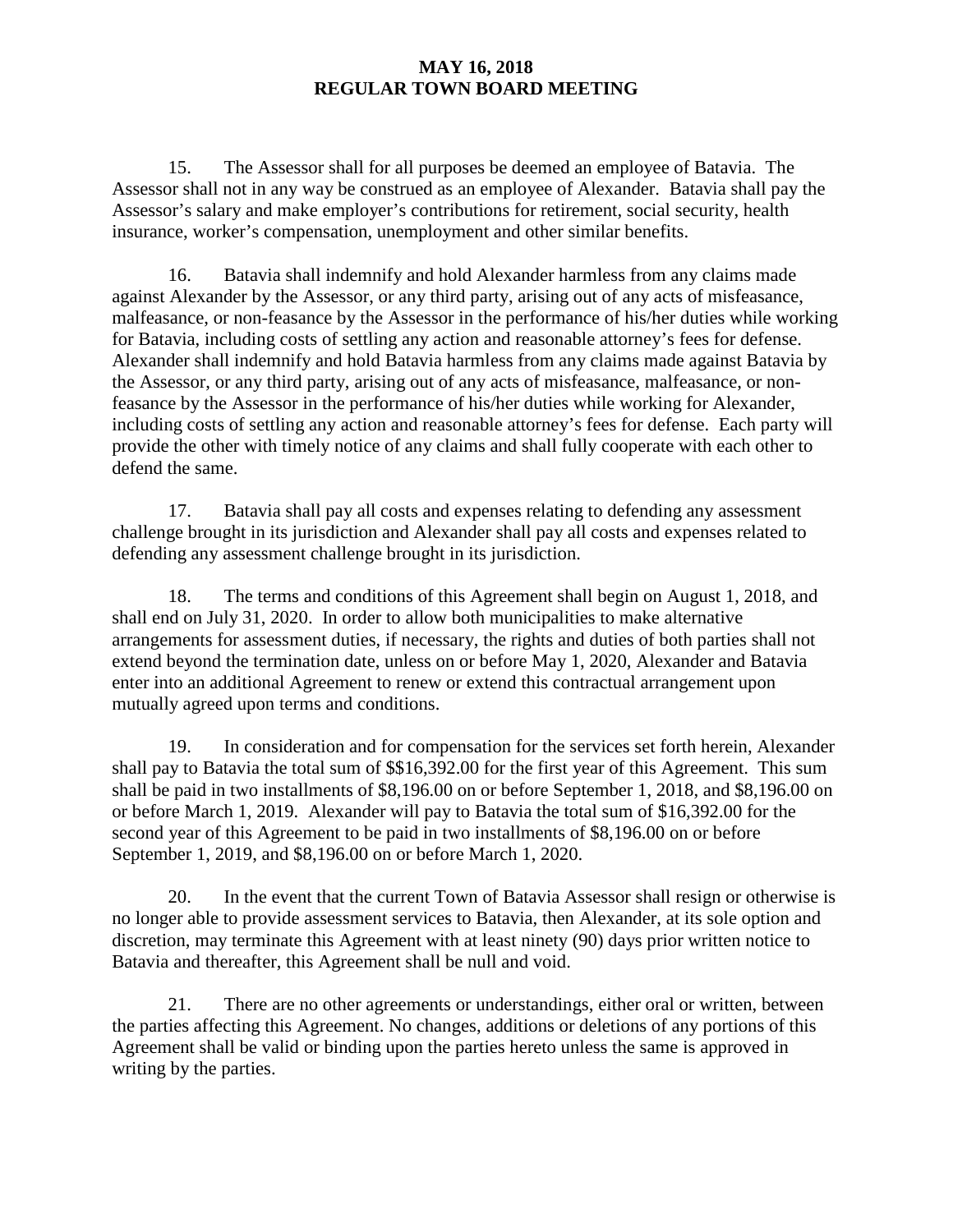**IN WITNESS WHEREOF**, the parties have hereunto set their hands and seals the day and year first above written.

TOWN OF BATAVIA

By: Gregory H. Post, Town Supervisor

TOWN OF ALEXANDER

By: Joseph Higley, Town Supervisor

State of New York} County of Genesee}ss.

On this \_\_\_\_\_\_ day of \_\_\_\_\_\_\_\_\_\_\_\_\_\_\_\_\_\_\_\_\_, 2018, before me, the undersigned, personally appeared Gregory H. Post, personally known to me or proved to me on the basis of satisfactory evidence to be the individual whose name is subscribed to the within instrument and acknowledged to me that he/she executed the same in his/her capacity, and that by his/her signature on the instrument, the individual, or the person upon behalf of which the individual acted, executed the instrument.

Notary Public

\_\_\_\_\_\_\_\_\_\_\_\_\_\_\_\_\_\_\_\_\_\_\_\_\_\_\_\_\_\_\_\_

State of New York} County of Genesee}ss.

On this \_\_\_\_\_\_ day of \_\_\_\_\_\_\_\_\_\_\_\_\_\_\_\_\_\_\_\_, 2018, before me, the undersigned, personally appeared Joseph Higley, personally known to me or proved to me on the basis of satisfactory evidence to be the individual whose name is subscribed to the within instrument and acknowledged to me that he/she executed the same in his/her capacity, and that by his/her signature on the instrument, the individual, or the person upon behalf of which the individual acted, executed the instrument.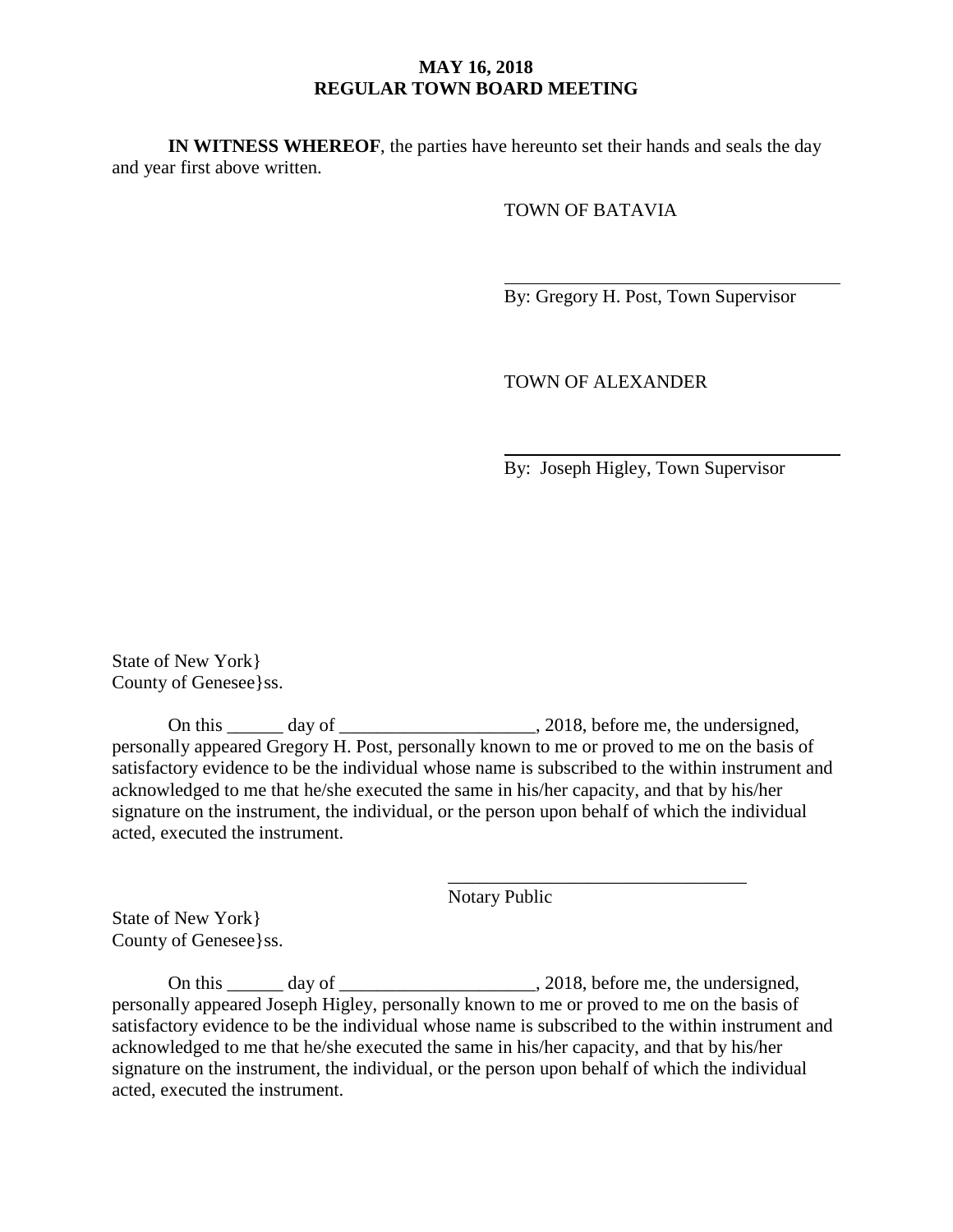Notary Public

\_\_\_\_\_\_\_\_\_\_\_\_\_\_\_\_\_\_\_\_\_\_\_\_\_\_\_\_\_\_\_\_

#### **RESOLUTION NO. 121:**

Deputy Supervisor Underhill offered the following:

#### **TRAINING WORKSHOP**

**RESOLVED,** the Batavia Town Board hereby authorizes the following personnel to attend training workshops:

Kathy Jasinski, Don Partridge, Jeremy Liles, Jon Long, Paul Mc Cullough, and John Della Penna- NYSERDA Solar Workshop (was) Tuesday, May 8, 2018 at the Batavia Town Hall. There is no cost for this training

Teressa Morasco and Mary Cordes-NYS Archives Managing Electronic Records Tuesday, May 22, 2018 in Cheektowaga. There is no cost for this training and a Town vehicle will be used.

Teressa Morasco and Sandy Baubie-Electronic Death Registration Webinar June12, 2018. There is no cost for this webinar.

Kenneth Pike- Cornell University Seminar on appraising July 18-19, 2018 at a cost of \$260.00 plus mileage and meals. The overnight accommodations will be paid by the Town of Middlebury.

**Second by:** Councilman Zambito **Ayes:** Underhill, Zambito, White, Michalak, Post **APPROVED by unanimous vote** (5-0)

#### **RESOLUTION NO. 122:**

Supervisor Post offered the following:

#### **ONLINE DOG LICENSE RENEWAL PAYMENT MODULE BUSINESS AUTOMATED SYSTEMS SUPPORT AND SERVICES**

**WHEREAS,** the Town Clerk has had requests from constituents for online dog renewal payment services; and

**WHEREAS,** Business Automation Services, Incorporated, (BAS) Clifton Park, New York submitted a proposal for a Dog Module and Software/Services to accept online payments; and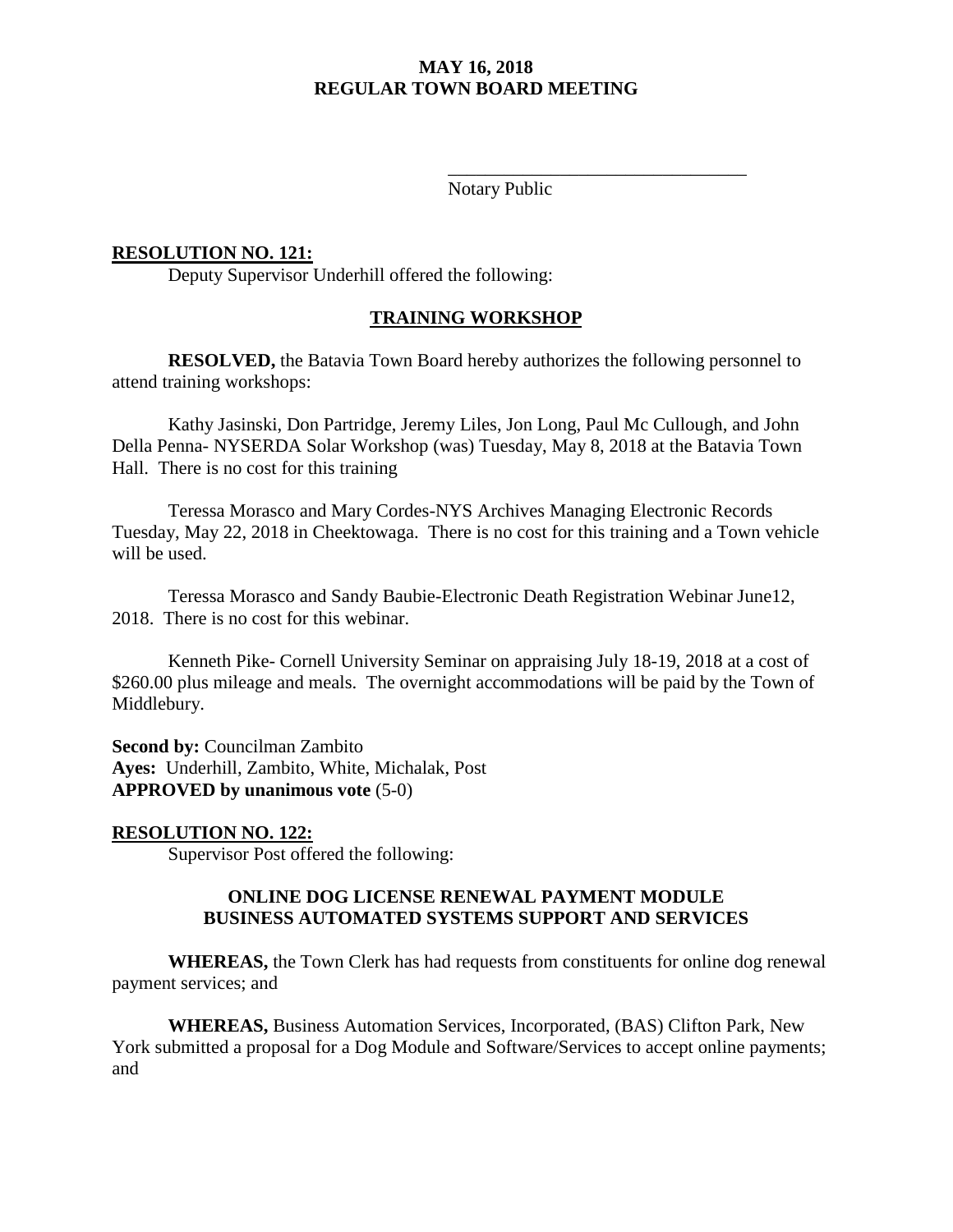**WHEREAS,** there will be no cost for the online module, system configuration and training. The annual fee for hosting, maintenance and support services is \$300.00 (quote attached); and

**WHEREAS,** there are convenience fees associated with this service that will be paid by the consumers that utilize it.

**NOW, THEREFORE, BE IT RESOLVED** the Batavia Town Board hereby authorizes BAS to provide an Online Dog Module and Services, as proposed, a copy of which is annexed hereto and made a part of the minutes; and be it

**FURTHER RESOLVED,** the Supervisor is authorized to execute the necessary documents to provide this service; and be it

**FURTHER RESOLVED,** the expenditure will be appropriated from line item A3510.400.

**Second by:** Councilwoman White **Ayes:** Post, White, Underhill, Michalak, Zambito **APPROVED by unanimous vote** (5-0)

#### **RESOLUTION NO. 123:**

Councilwoman Michalak offered the following:

#### **RESOLUTION TO MAINTAIN DRAINAGE IMPROVEMENTS AT THE BARRETT DRIVE/NYS ROUTE 5 AND GALLOWAY ROAD/NYS ROUTE 63 INTERSECTIONS**

**WHEREAS**, the Town of Batavia needs to replace the cross culverts under the roadway at the following intersections:

- 1. Barrett Drive at NYS Route 5
- 2. Galloway Road at NYS Route 63

**WHEREAS**, the replacement of these culverts requires that the Town acquires a New York State Department of Transportation work permit since the new pipes, end sections and catch basins will be within the NYS right of way. New York State requires that the Town clean and maintain the new pipes, end sections and catch basins within their right of way. As part of the work, the Town is required to clean the existing pipes under the State roadways that the new catch basins and pipes are connected to.

**NOW, THEREFORE, BE IT RESOLVED**, the Town of Batavia will install, clean and maintain new drainage pipes, end sections and catch basins within the New York State right of way at the intersections of Barrett Drive and NYS Route 5 and Galloway Road and NYS Route 63. In addition, the Town of Batavia will clean the existing pipes under the State roadways at these locations.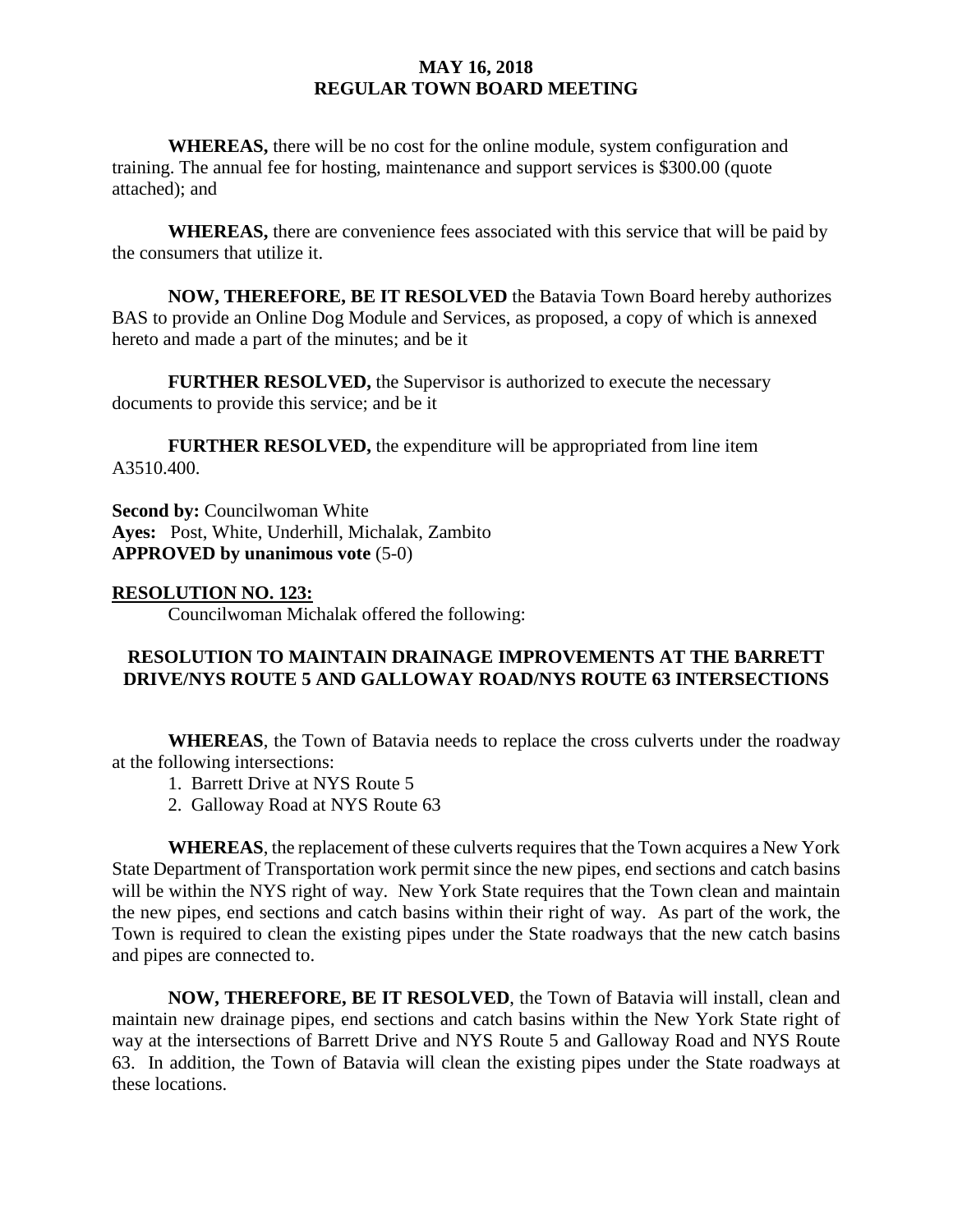**Second by: Councilman Zambito Ayes:** Michalak**,** Zambito, White, Underhill, Post **APPROVED by unanimous vote (**5-0)

#### **RESOLUTION NO. 124:**

Councilman Zambito offered the following:

### **AUTHORIZING BUDGET TRANSFERS FOR 2018**

**RESOLVED,** the Batavia Town Board hereby authorizes the following Budget Transfers:

#### **General Fund:**

| From      |                    | Amount      | ГO        |                  |
|-----------|--------------------|-------------|-----------|------------------|
| A5132.402 | Garage contractual | \$15,392.26 | A5132.200 | Garage Equipment |
|           |                    |             |           |                  |

**Second by: Councilwoman Michalak Ayes:** Zambito, Michalak, White, Underhill, Post **APPROVED by unanimous vote (**5-0)

#### **RESOLUTION NO. 125:**

Councilwoman White offered the following:

## **PURCHASE NEW BOILER FOR TOWN HIGHWAY GARAGE**

**WHEREAS,** the 2018 Town Budget reflects appropriations to purchase a new boiler for the Highway Garage, and

**WHEREAS,** the Town solicited bids for a new boiler and three bids were received. The low bidder was JL Kingdon Mechanical Inc., 5067 East Main St Rd Batavia NY 14020 at a price of \$15,392.26.

**WHEREAS,** the Town Highway Superintendent reviewed the bids and recommends awarding the bid to JL Kingdon Mechanical Inc.

#### **NOW, THEREFORE, BE IT**

**RESOLVED,** the Batavia Town Board hereby authorizes the purchase of a new boiler for the Town Highway Garage from JL Kingdon Mechanical at a cost of \$15,392.26 and be it

**FURTHER RESOLVED, the expenditure will be appropriated from account** A5132.200.

**Second by**: Councilman Zambito **Ayes:** White, Zambito, Underhill, Michalak, Post **APPROVED by unanimous vote** (5-0)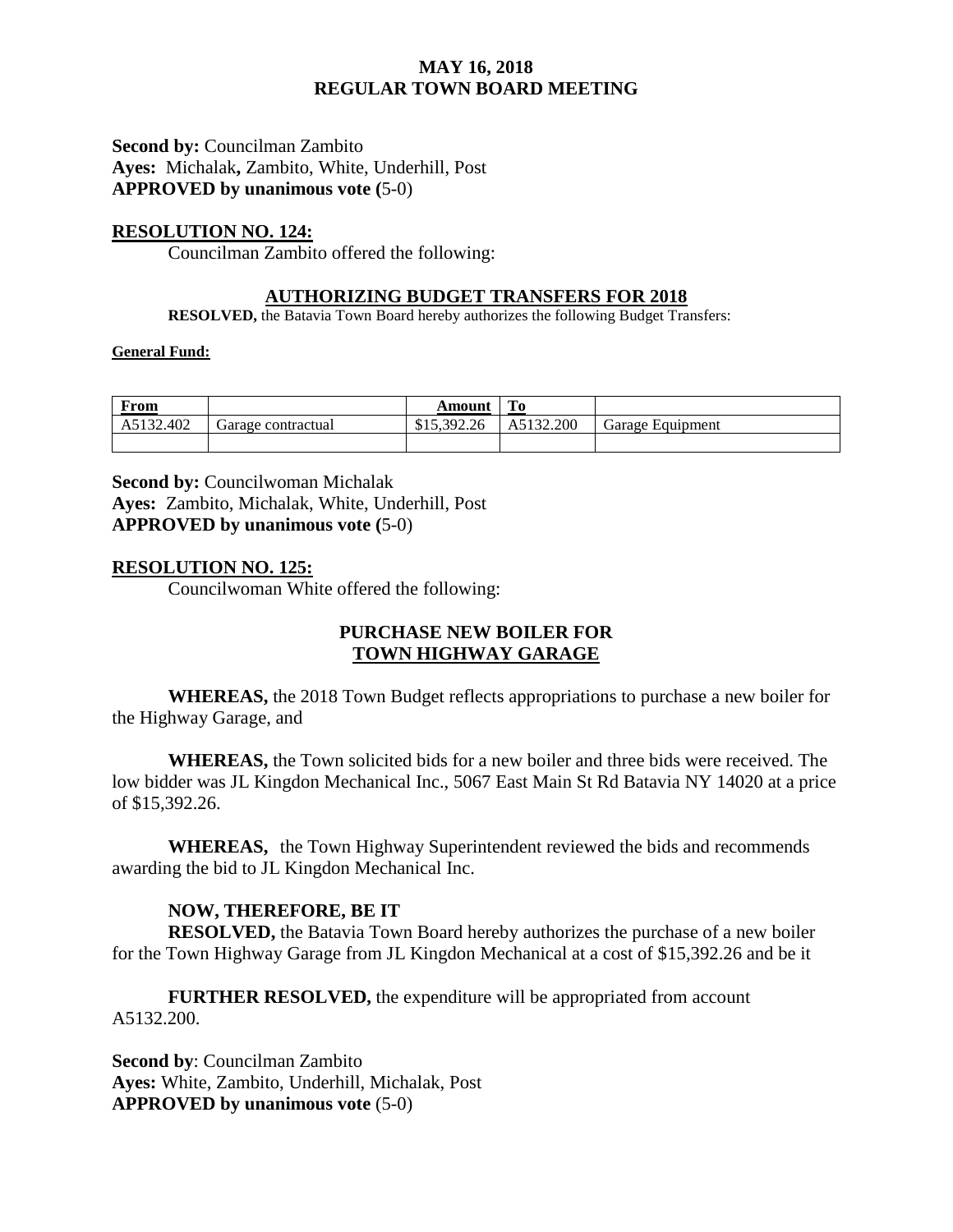### **RESOLUTION NO. 126:**

Deputy Supervisor Underhill offered the following:

### **FAIR HOUSING POLICY REVIEWED**

**WHEREAS,** the Town of Batavia has had an Fair Housing policy in effect since 2008,

and

**WHEREAS,** the Batavia Town Board has reviewed the Fair Housing Policy; and

**WHEREAS,** there are no amendments at this time to the Fair Housing Policy.

#### **NOW, THEREFORE BE IT**

**RESOLVED,** the Batavia Town Board hereby has reviewed the Fair Housing Policy and there are no amendments to it at this time.

**Second by:** Councilman Zambito **Ayes:** Underhill, Zambito, White Michalak, Post **APPROVED by unanimous vote** (5-0)

## **TOWN OF BATAVIA**

## **FAIR HOUSING POLICY**

The following is the policy of the Town of Batavia (hereinafter "Town") to provide legal protection to prohibit housing choices from being restricted on the basis of race, color, national origin, sex, religion, handicap or other protected class:

- 1. This Fair Housing Policy represents the Town's commitment to actions to affirmatively further fair housing in the Town of Batavia by endorsing positive steps to ensure equal access to housing, employment, public facilities/services, contracting and business opportunities, Community Development Block Grant Program (CDBG) benefits/services and displacement protection. The primary purpose of this Policy is the maintenance of a positive fair housing environment in the Town of Batavia.
- 2. In order to promote equal access to housing opportunities the Town will actively pursue Federal and State funding sources that primarily assist low and moderate income persons to achieve affordable housing opportunities. The Town will carefully monitor the activities of agencies and contractors engaged in these programs to ensure that the funds are primarily benefiting low to moderate income persons and benefiting the target population of the program. The Town will require agencies to report data and performance statistics to the Town as part of any contract the Town enters into with an agency performing housing services as a condition of receiving payment from the Town.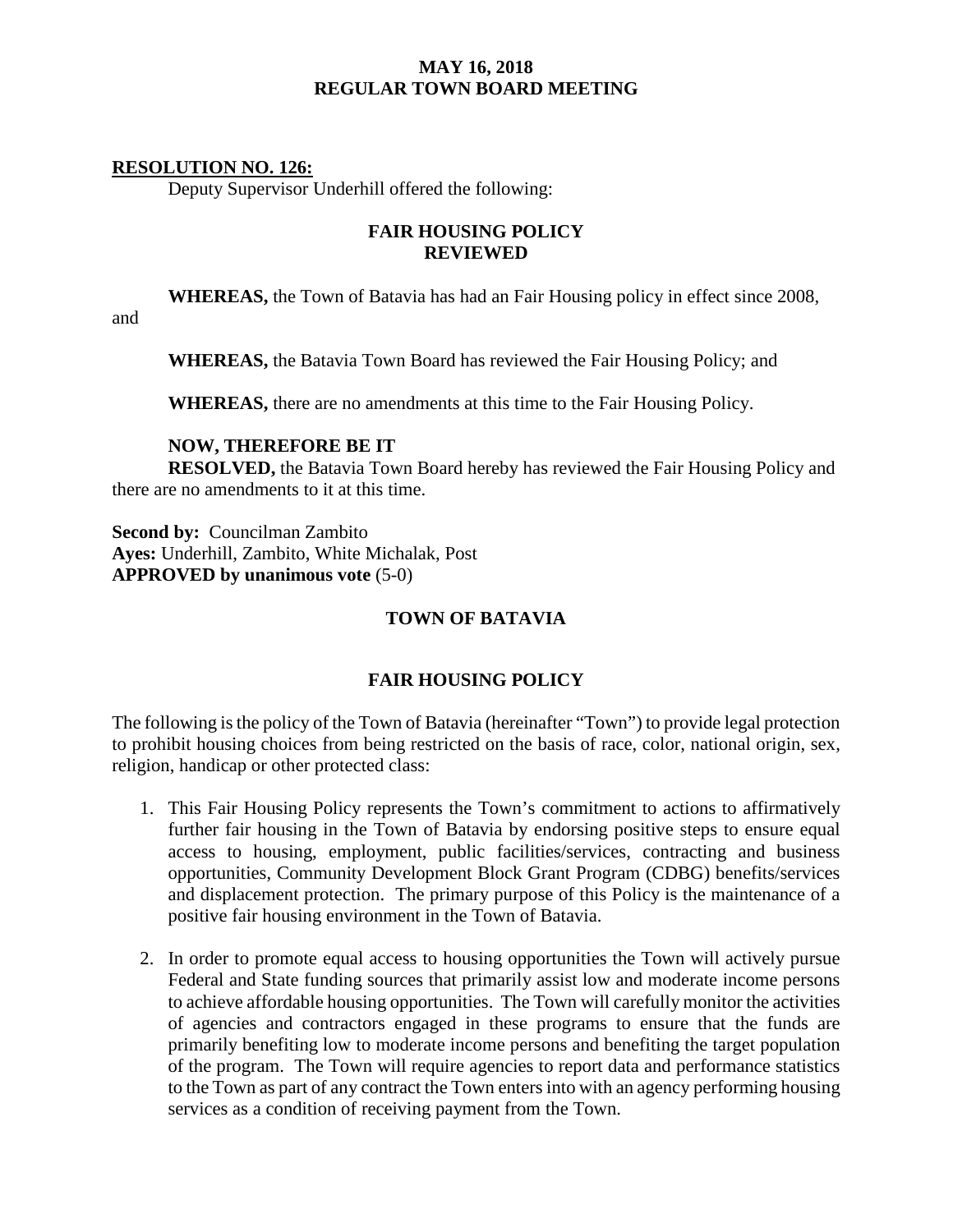- 3. The Town shall have a representative at meetings of the Genesee Region Housing Initiatives Committee to advocate for affirmatively furthering fair housing practices in the community and require that the Housing Initiatives Committee take affirmative steps to promote fair and equal access to housing, regardless of the type of grant.
- 4. The Town will require contractors and/or agencies who the Town contracts with to administer CDBG funded housing programs to:
	- A) Demonstrate they afford equal employment opportunities to all persons.
	- B) Take affirmative steps to ensure that all segments of the community regardless of economic, racial or ethnic status are informed of grant opportunities.
	- C) Demonstrate that their program benefits are not awarded in ways that discriminate.
	- D) Take affirmative steps to promote fair and equal housing.
	- E) In addition to equal access, affirmatively further fair housing and accessibility for persons with disabilities.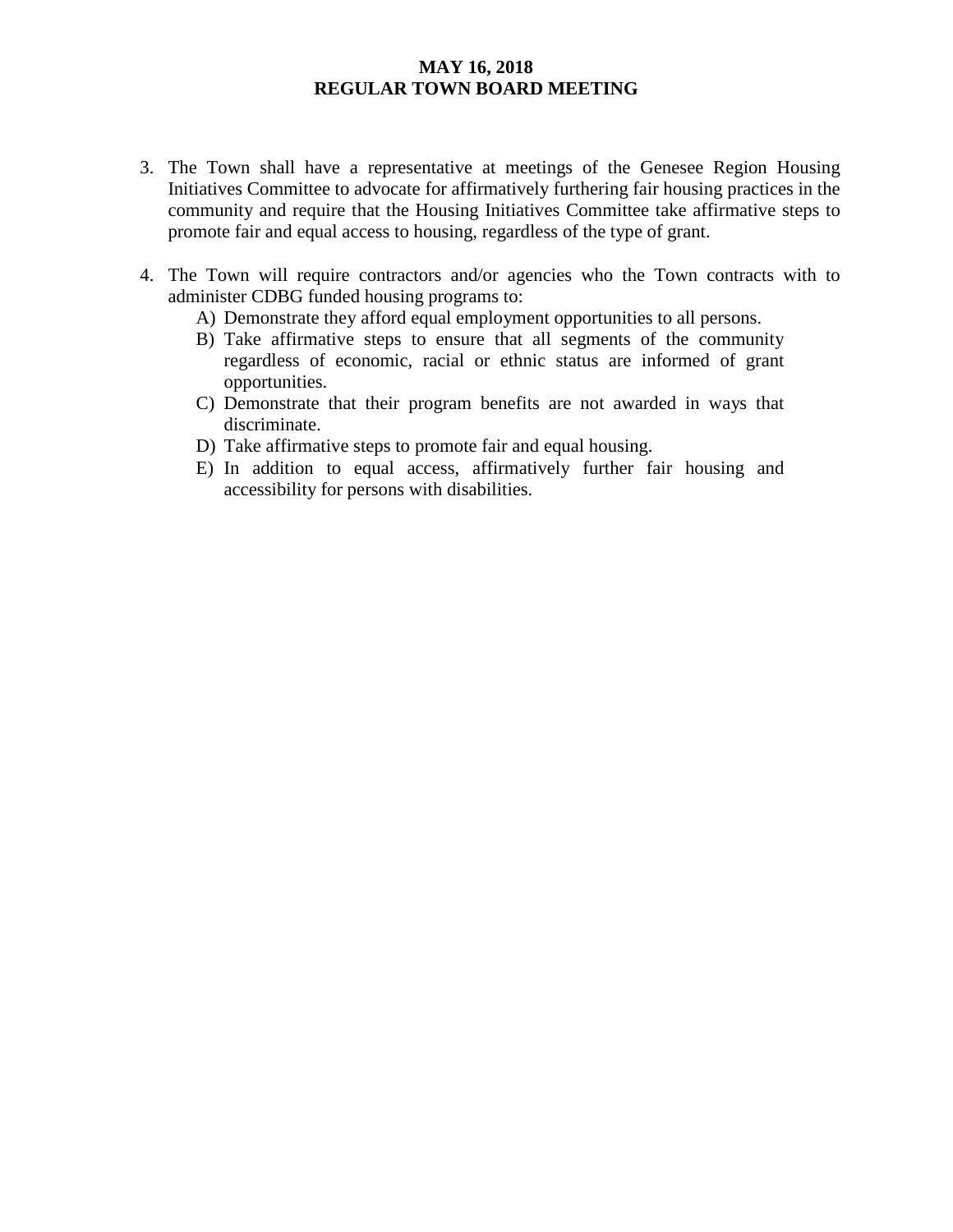- 5. All CDBG funded projects for which the Town is the recipient whether it is for housing, infrastructure, or economic development, attention to the civil rights, fair housing and equal opportunity component for the CDBG project must be all-inclusive, from the project design phase to final progress report.
- 6. The Town shall incorporate and promote fair housing opportunities in the Town's Comprehensive Plan.
- 7. The Town shall notify local banks of fair housing activities and enlist their support and active participation.
- 8. The Town shall notify local realtors of fair housing activities and enlist their support and active participation.
- 9. The Town shall appoint a Fair Housing Officer. The Fair Housing Officer will be responsible for the implementation of the Town's Fair Housing Policy. The Fair Housing Officer will also receive complaints from Town residents who believe they are an aggrieved person with regard to unfair housing practices by a local municipality or bank or a realtor. The Fair Housing Officer will assist the aggrieved person with filing a complaint with the proper Federal Office. The Fair Housing Officer shall file a copy of the complaint with the Regional or Field Office of the United States Department of Housing and Urban Development. The Fair Housing Officer is delegated to investigate the allegations of any complaint including requesting a response from the entity charged in the complaint. Following completion of the investigation the Fair Housing Officer will issue a final investigative report to the Town.

#### **RESOLUTION NO. 127:**

Supervisor Post offered the following:

### **TOWN OF BATAVIA WEST SIDE SANITARY SEWER IMPROVEMENTS-PHASE I STATE AND MUNICIPAL FACILITIES PROGRAM (SAM) DORMITORY AUTHORITY OF THE STATE OF NEW YORK (DASNY) AGREEMENT-Project ID #6532**

**WHEREAS,** the Town submitted a Preliminary grant application in 2015; and

**WHEREAS,** the Town has been selected to receive a State and Municipal Facilities Program (SAM) grant in the amount of \$50,000 for the West Side Sanitary Sewer Improvements.

#### **NOW, THEREFORE, BE IT**

**RESOLVED**, that the Supervisor is hereby authorized to execute a Grant Disbursement Agreement between the Town of Batavia and the Dormitory Authority of the State of New York (DASNY) and all related documents associated with grant Project No. 6532, which is annexed hereto and made a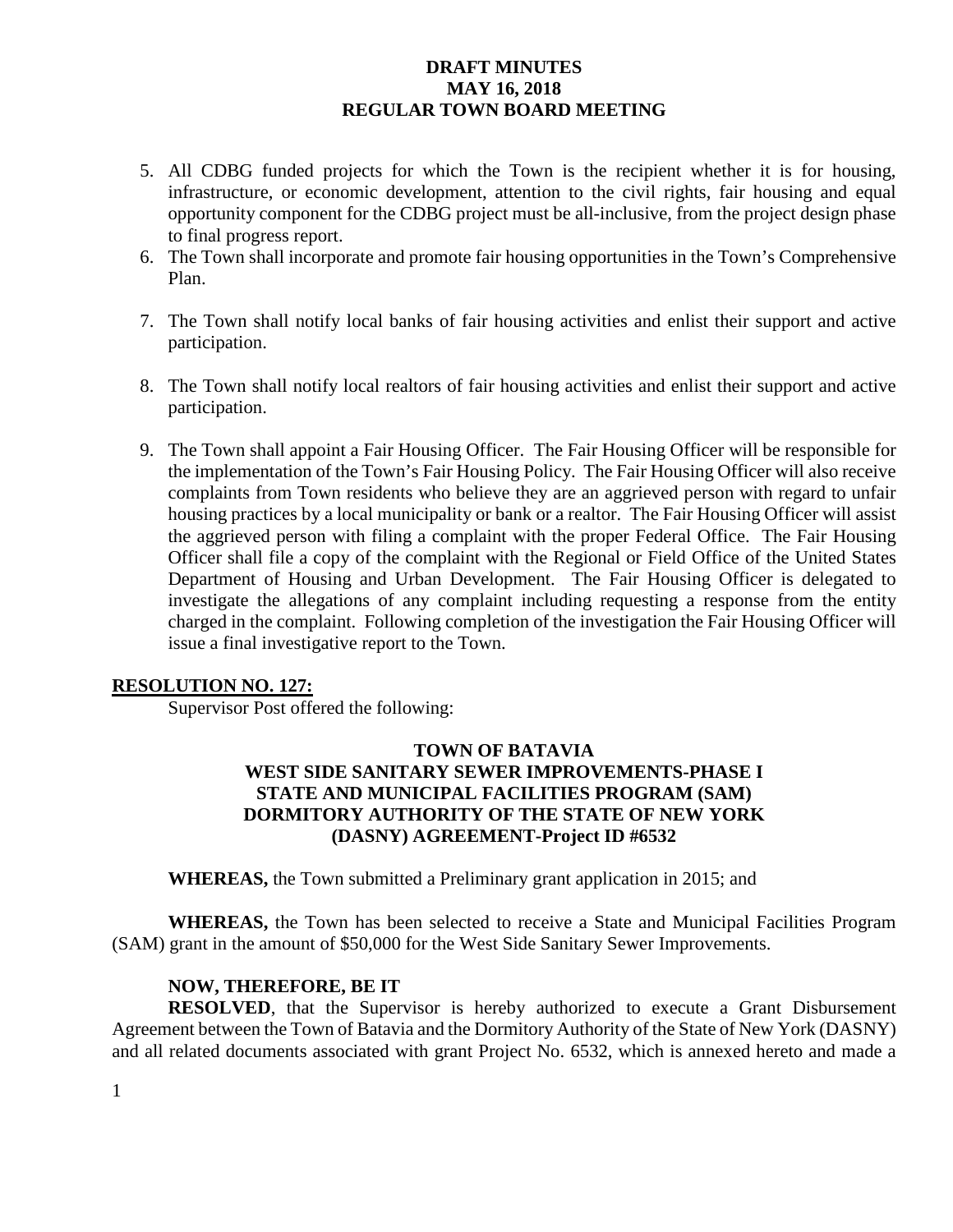part of the minutes.

**Second by: Deputy Supervisor Underhill Ayes:** Post, Underhill, Michalak, Zambito, White **APPROVED by unanimous vote** (5-0)

#### **RESOLUTION NO. 128:**

Councilwoman Michalak offered the following:

### **BID AWARD KIP WIDE FORMAT PRINTER**

**WHEREAS,** the 2018 Town Budget reflects appropriations to purchase a new Wide Format Printer, and

**WHEREAS,** the Town solicited bids for a Kip 860 Wide Format Printer and two bids were received (bid results attached). The low bidder was Toshiba Business Solutions at a price of \$16,000.00; and

**WHEREAS,** the Town Engineer reviewed the bids and recommends awarding the bid to Toshiba Business Solutions.

#### **NOW, THEREFORE, BE IT**

**RESOLVED,** the Batavia Town Board hereby authorizes the purchase of a Kip 860 Multi-Function Color System Copier with Kip Stacker from Toshiba Business Solutions at a cost of \$16,000.00 and be it

**FURTHER RESOLVED,** the expenditure will be appropriated from account A1680.200.

**Second by: Councilman Zambito Ayes:** Michalak, Zambito, White, Underhill, Post **APPROVED by unanimous vote** (5-0)

#### **RESOLUTION NO. 129:**

Councilman Zambito offered the following:

#### **RESOLUTION TO APPROVE AMENDED SANITARY SEWER EASEMENT**

**WHEREAS**, the Town of Batavia accepted a permanent easement in September 2017 from Batavia Farms, Incorporated for tax map no. 4.-1-56 to install or have installed sanitary sewer lines upon portions of Oak Orchard Road for the Mercy Flight project; and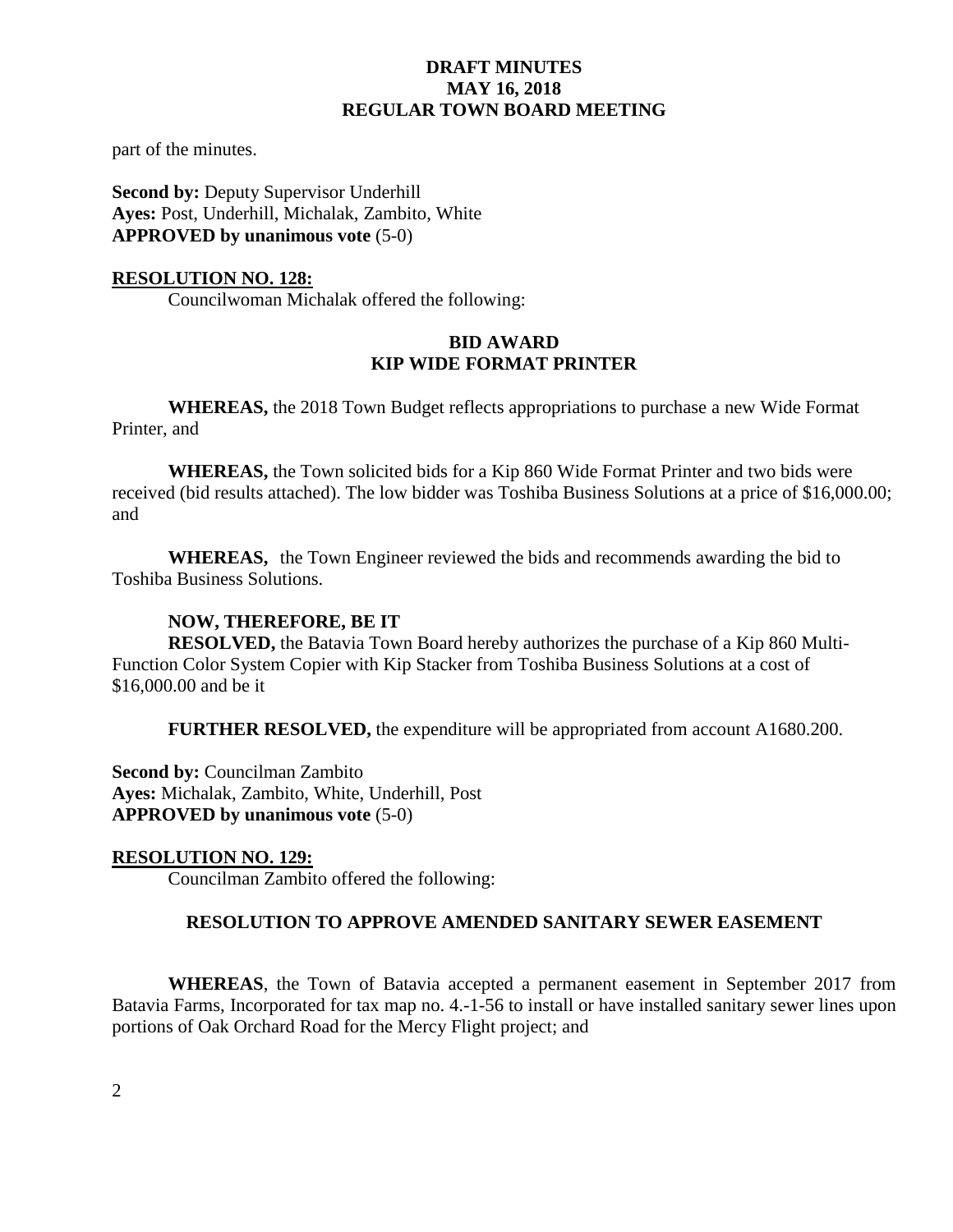**WHEREAS**, the existing easement required modification to adjust the westerly boundary line of easement area to fully include all areas anticipated to be required for the installation of the sewer line contemplated by this Easement.

## **NOW, THEREFORE,**

**BE IT RESOLVED** by the Town Board of the Town of Batavia, New York, that the Amended Sanitary Sewer Easement for tax map no. 4.-1-56 for Batavia Farms, Incorporated is hereby approved and accepted at a cost of one dollar (\$1.00), and copies of the proposed Amended Sanitary Sewer Easement is hereby made a part of this Resolution by reference and shall be made part of the Town Board Minutes; and be it further

**RESOLVED,** the Supervisor is hereby authorized to execute on behalf of the Town of Batavia any documents necessary to record the Permanent Easement.

**Second by: Councilwoman White Ayes:** Zambito, White, Underhill, Michalak, Post **APPROVED by unanimous vote** (5-0)

### **AMENDED SANITARY SEWER EASEMENT**

**THIS INSTRUMENT**, made this \_\_\_\_\_\_\_\_ day of \_\_\_\_\_\_\_\_\_\_\_\_\_\_\_\_\_\_, 20\_\_,

### **BETWEEN**

**BATAVIA FARMS INC.**, hereinafter referred to as "Owner", and

**TOWN OF BATAVIA, NEW YORK**, a New York Municipal Corporation having offices located at 3833 West Main Street Road, Batavia, New York 14020, hereinafter referred to as "Town".

## **W I T N E S S E T H**

**WHEREAS**, the party of the first part is the owner of all that tract or parcel of land situated in the Town of Batavia, County of Genesee and State of New York, said lands being locally known as, Tax Map No. 4.-1-56 filed subdivision map #2465, being part of Lot 7, Section 14, Township 12, Range 1 of the Holland Purchase and formerly known as 4.-1-26.112 and as conveyed to Owner by Deed recorded in the Genesee County Clerk's Office in Liber 652 of Deeds at Page 83 (the "Property"); and

**WHEREAS**, the Town seeks the permission of the Owner for an easement to install or have installed sanitary sewer lines and appurtenances over a portion of said premises and to operate, maintain and make repairs in connection therewith; and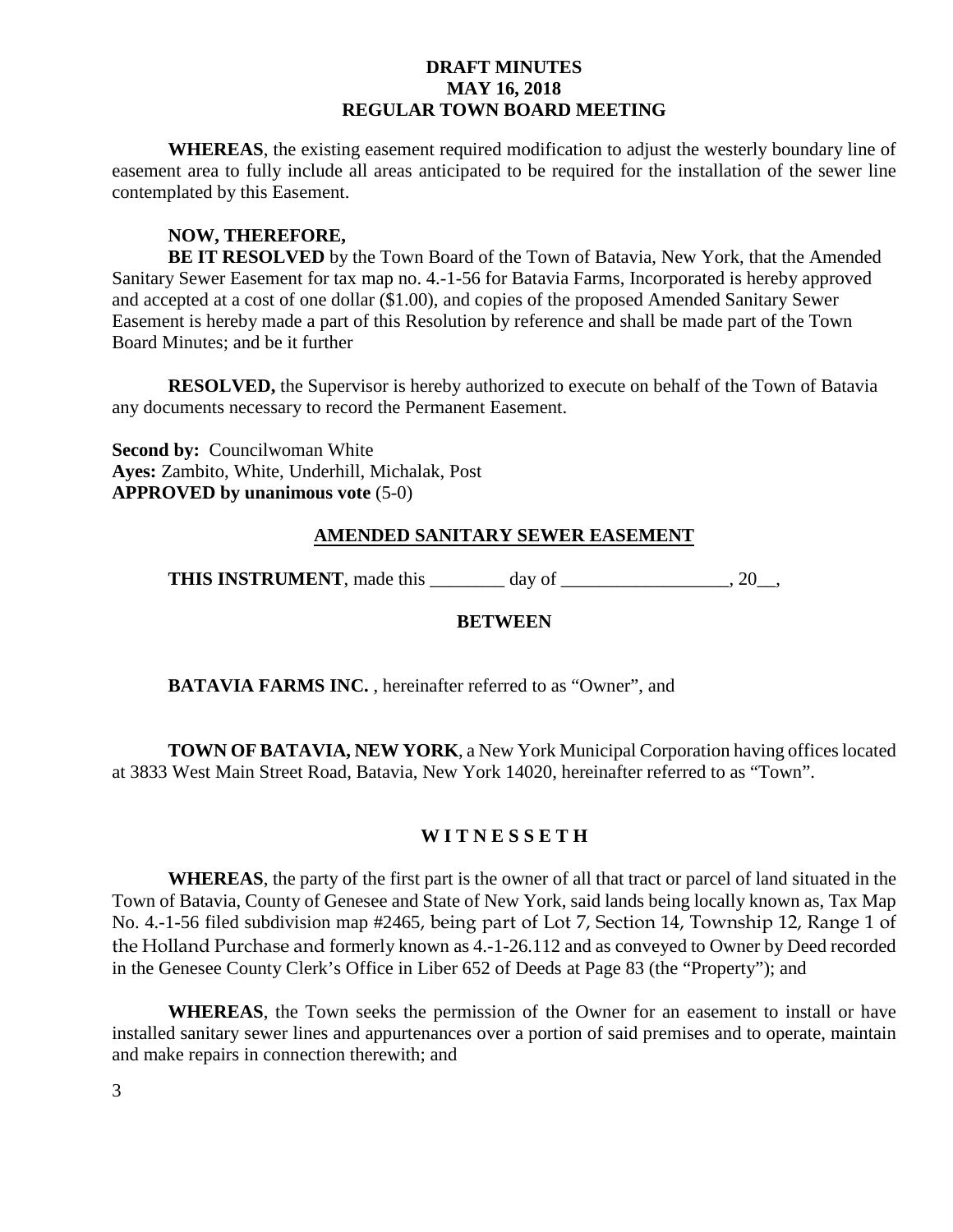**WHEREAS,** parties hereto have previously entered into an Sanitary Sewer Easement ("Existing Easement") dated the 18<sup>th</sup> day of September, 2017, and recorded in the Genesee County Clerk's Office at Instrument Number DE2017-1530, and

**WHEREAS,** the Existing Easement requires modification to adjust the westerly boundary line of easement area to fully include all areas anticipated to be required for the installation of the sewer line contemplated by this Easement,

**NOW, THEREFORE**, the Owner, in consideration of the sum of One Dollar (\$1.00), lawful money of the United States, and other good and lawful consideration paid by the Town, receipt of which is hereby acknowledged, does hereby grant and release unto the Town, its successors and assigns, a permanent and perpetual easement and right of way over property of the Owner generally described above and more particularly described as follows:

All that tract or parcel of land, situate in the Town of Batavia, County of Genesee, State of New York, being part of Lot 7, Section 14, Township 12, Range 1 of the Holland Purchase and further described as follows.

Beginning at an iron pin set in the east bounds of Oak Orchard Road (66.0 feet wide) (New York State Route 98) at a northwest corner of lands now or formerly belonging to Genesee Gateway Local Development Corporation, as recorded in liber 842 of deeds at page 547, said pin being 512.48 feet northerly from the southwest corner of Lot 7, as measured along the east bounds of Oak Orchard Road; thence

1) N 00°-52'-23" W along the east bounds of Oak Orchard Road (being the west line of Lot 7), a distance of 20.00 feet to a point; thence the following 3 courses being 20 feet northerly from and parallel to the north bounds of said lands of Genesee Gateway Local Development Corporation

2) N 89°-14'-45" E a distance of 197.58 feet to a point; thence

3) N 75°-13'-41" E a distance of 641.59 feet to a point; thence

4) N 89°-14'-45" E a distance of 146.00 feet to a point; thence

5) N 12°-47'-45" W a distance of 231.68 feet to a point on the north bounds of Parcel C as shown on a map of the Batavia Farms Route 98 Land Separation (Filed May 22, 2017 in Cabinet 3, Slide 65, as Map No. 2465); thence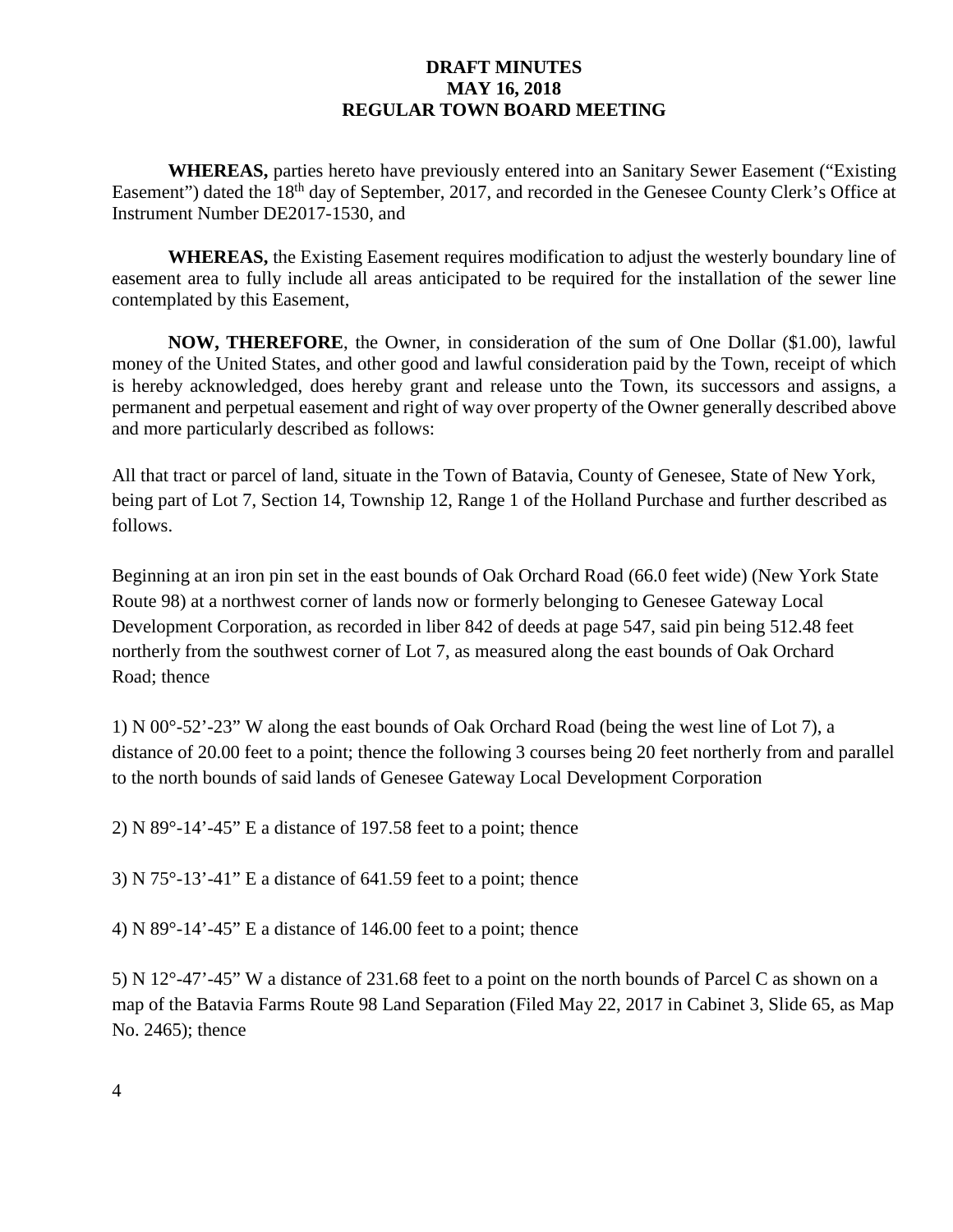6) N 89°-40'-09" E, along the north line of said Parcel C, a distance of 33.03 feet to a point; thence

7) S 11°-09'-00" E, a distance of 250.45 feet to a point in the north bounds of the aforesaid lands ofGenesee Gateway Local Development Corporation; thence the following 3 courses along said lands ofGenesee Gateway Local Development Corporation.

8) S 89°-14'-45" W a distance of 173.43 feet to a point; thence

9) S 75°-13'-41" W a distance of 641.59 feet to a point; thence

10) S 89°-14'-45" W a distance of 200.00 feet to the point of beginning.

The above described easement to Town of Batavia being shown on a map of the "Revised Batavia Farms Route 98 Land Separation" prepared by Welch and O'Donoghue, Land Surveyors, P.C., dated May 8, 2017, revised May 15, 2018 and designated as Job No. G17-4370S.

The above premises are more fully set forth on the survey of the easement area attached hereto as Exhibit A.

## **IT IS FURTHER UNDERSTOOD AND AGREED THAT:**

1. Owner does hereby grant to the Town a perpetual, non-exclusive easement over, across, under, through and upon that portion of the Property as described above, for the purpose of installing, constructing, operating, repairing, maintaining, relocating, replacing, removing and/or changing the size of the sanitary sewer pipes. The Sanitary Sewer Easement is given together with the right of the Town to enter upon the Property over such drives, lanes, and ways as exist on the Property and are reasonably convenient to the Sanitary Sewer Easement.

2. The Town shall have the right to remove trees and shrubs or branches from within the Sanitary Sewer Easement area, which is necessary, in the sole, but reasonable, opinion of the Town, for the use of the Sanitary Sewer Easement by the Town. Notwithstanding anything to the contrary, the Town shall not be liable to Owner for the value of trees, shrubs or branches that are removed from within the permanent easement area, or any value that they may add to the property of Owner.

3. The Owner shall have the right to use the surface of the Sanitary Sewer Easement provided that such use shall not interfere with, obstruct or endanger any of the rights herein granted, and further provided that no house or other structure shall be erected or ground surface grades changed within the permanent easement area without prior written consent of the Town.

5 4. The easement and right of way granted herein is permanent and perpetual and shall for all purposes be construed as a covenant running with the land and shall be binding upon the heirs, distributees,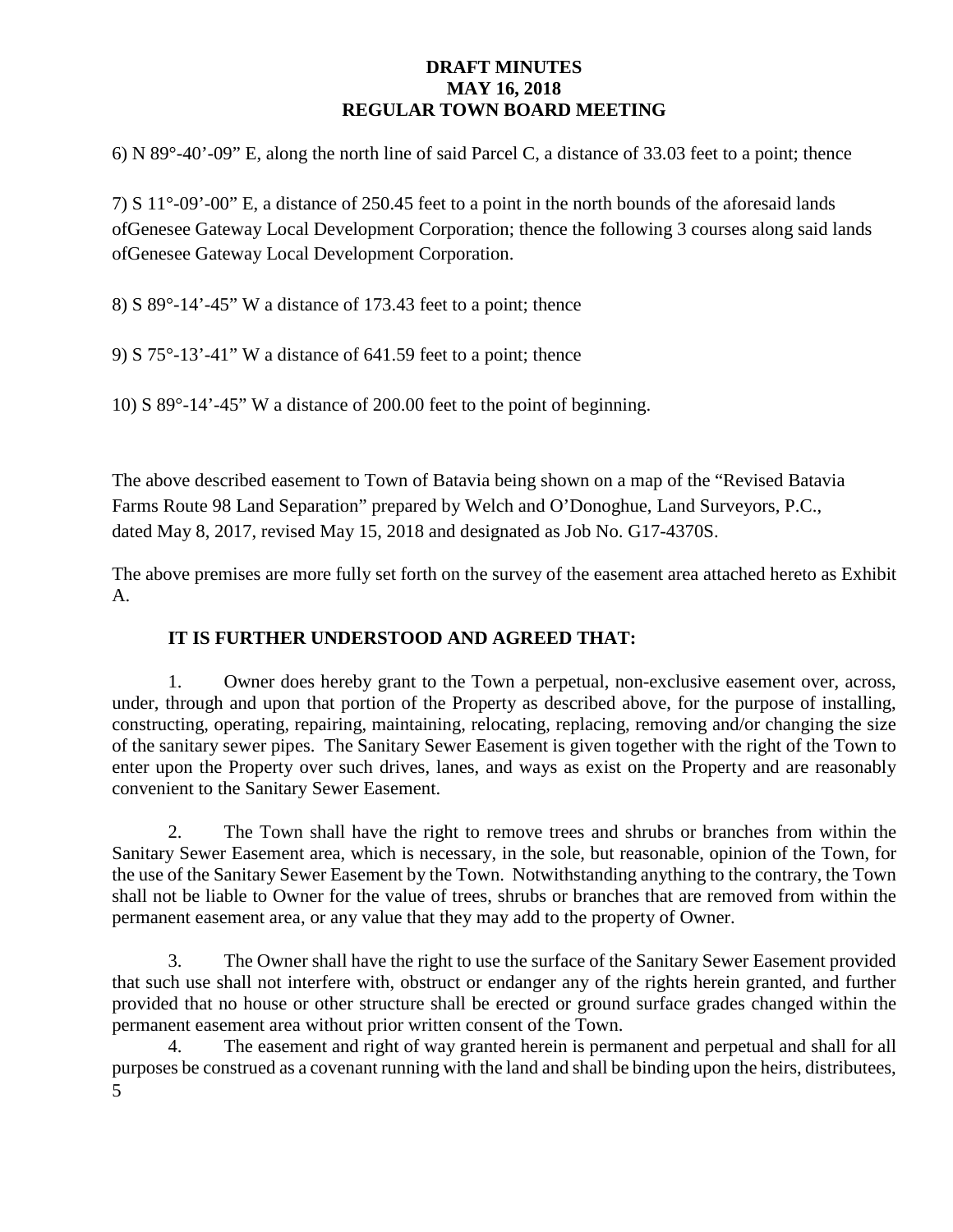successors and assigns of Owner.

5. Owner does hereby lawfully covenant with the Town that the Owner is lawfully seized and possessed of the real estate above described and that said Owner has a good and lawful right to convey it or any part of it to the Town.

6. In further consideration of said grant the Town shall, after the initial installation or subsequent maintenance of any of the Sanitary Sewer Facilities, restore the surface disturbed as nearly as practicable to the same condition as before said installation or maintenance work.

7. This Amended Sanitary Sewer Easement supplants and replaces the Existing Easement recorded in the Genesee County Clerk's Office at Instrument Number DE2017-1530.

**IN WITNESS WHEREOF**, Owner has executed this instrument on this day of  $\frac{1}{20}$ , 20\_.

BATAVIA FARMS, INC. TOWN OF BATAVIA

 $\text{By:}\quad$ Title: Secretary Title: Supervisor

Name: Peter R. Call Name: Gregory H. Post

\_\_\_\_\_\_\_\_\_\_\_\_\_\_\_\_\_\_\_\_\_\_\_\_\_\_\_\_\_\_\_\_\_\_\_\_

State of New York ) County of Genesee ) ss.

On this \_\_\_\_\_\_ day of \_\_\_\_\_\_\_\_\_\_\_, 20\_\_, before me, the undersigned, personally appeared Gregory H. Post, personally known to me or proved to me on the basis of satisfactory evidence to be the individual whose name is subscribed to the within instrument and acknowledged to me that he/she executed the same in his/her capacity, and that by his/her signature on the instrument, the individual, or the person upon behalf of which the individual acted, executed the instrument.

Notary Public

State of New York ) County of Genesee ) ss.

On this day of 20, before me, the undersigned, personally appeared Peter R. Call, personally known to me or proved to me on the basis of satisfactory evidence to be the individual whose name is subscribed to the within instrument and acknowledged to me that he/she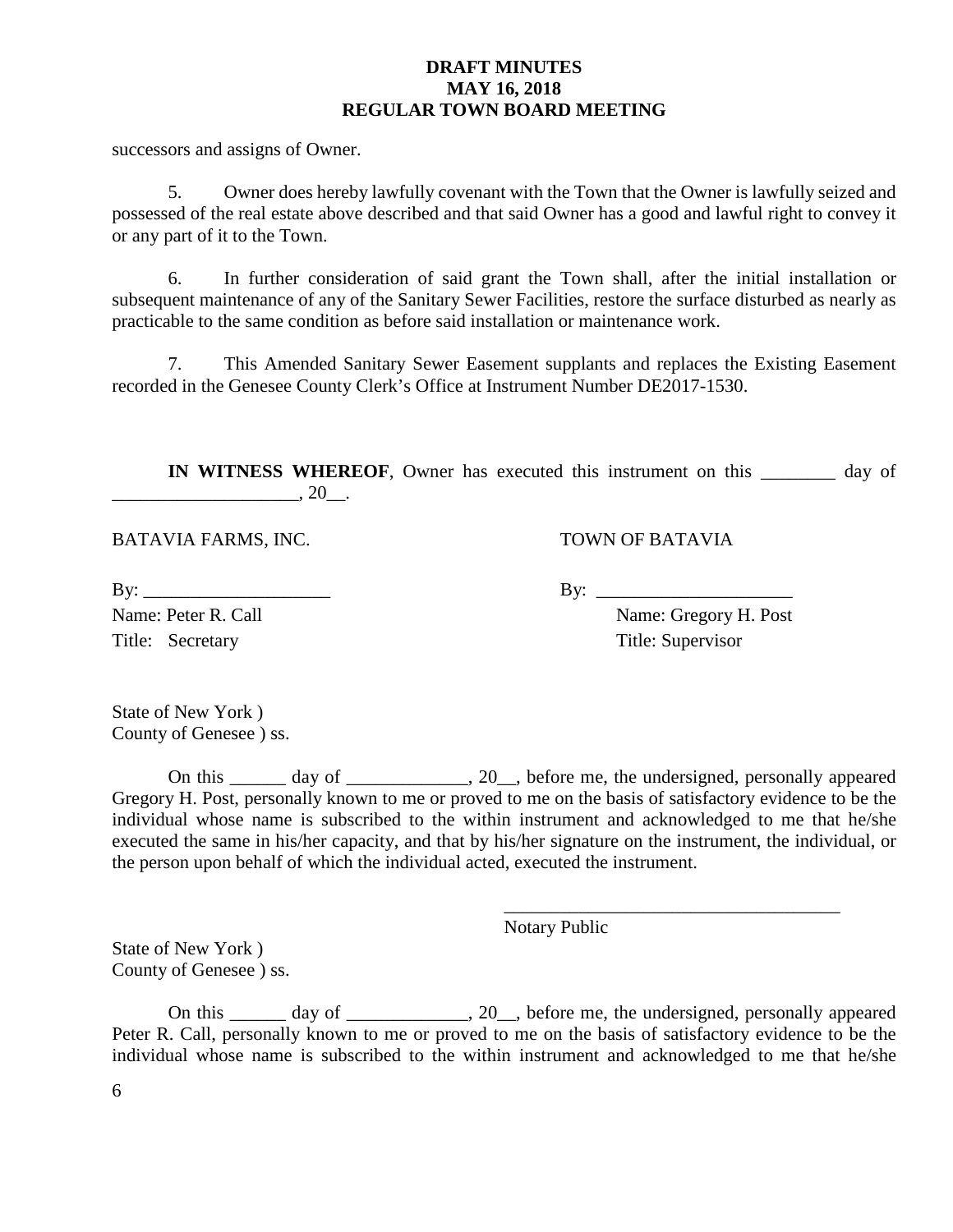executed the same in his/her capacity, and that by his/her signature on the instrument, the individual, or the person upon behalf of which the individual acted, executed the instrument.

> \_\_\_\_\_\_\_\_\_\_\_\_\_\_\_\_\_\_\_\_\_\_\_\_\_\_\_\_\_\_\_\_\_\_\_\_ Notary Public

### **RESOLUTION NO. 130:**

Councilwoman White offered the following:

## **ELECTRONIC DEATH REGISTRATION SYSTEM (EDRS)**

**WHEREAS,** the New York State Department of Health (NYSDOH) is implementing an Electronic Death Registration System; and

**WHEREAS,** all municipal clerks are required to execute a Participant Organization Agreement.

## **NOW, THEREFORE, BE IT**

**RESOLVED,** the Batavia Town Board hereby authorizes the Town Clerk to execute a Participant Organization Agreement with NYSDOH and any related documents.

**Second by**: Councilman Zambito **Ayes:** White, Zambito, Underhill, Michalak, Post **APPROVED by unanimous vote** (5-0)

## **RESOLUTION NO. 131:**

Deputy Supervisor Underhill offered the following:

## **2018 ASSESSMENT PICTURE PROJECT**

## **PROFESSIONAL REAL PROPERTY ASSESSMENT SERVICES**

**WHEREAS**, the Real Property Picture Database of all improved properties in the Town of Batavia has not been done since 2004 or earlier, and

**WHEREAS**, the Assessor has prepared a work statement to conduct a 2018 Real Property Picture Project to update the Town database (work statement attached); and

**WHEREAS,** the Assessor is requesting the Town retain Irene Will, who is also an Assessor for the Town of Alabama to complete this project at a cost of \$2.00 per picture (request attached).

7 **NOW, THEREFORE, BE IT RESOLVED** the Batavia Town Board hereby authorizes retaining Irene Will to complete the 2018 Real Property Picture Project as outlined on the Work Statement at a cost of \$2.00 per picture not to exceed six thousand dollars (\$6,000.00). A copy of the request and picture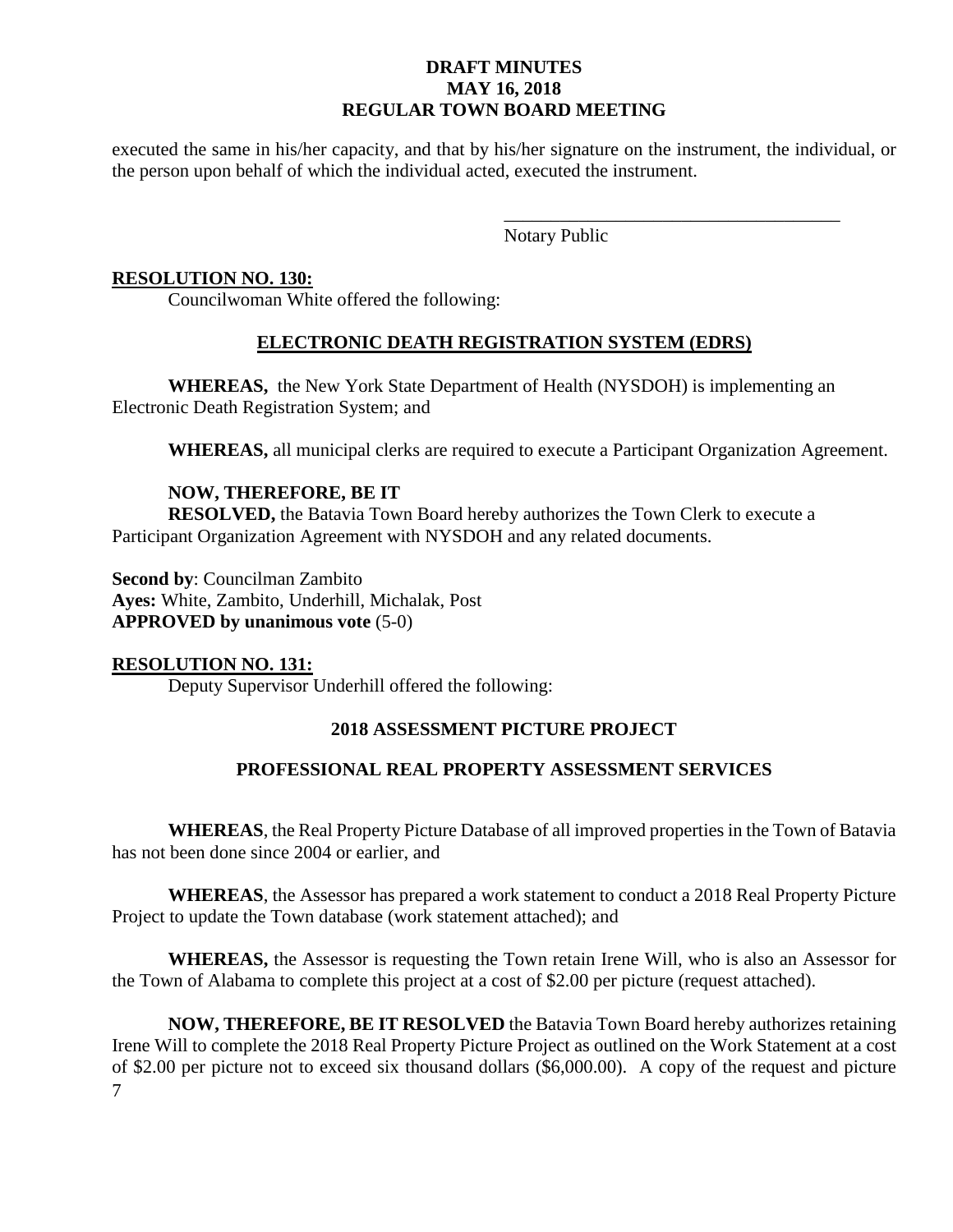project work statement is annexed hereto and made a part of the minutes, and

**BE IT FURTHER RESOLVED** that the expenditure will be appropriated from line item A1355.400.

**Second by:** Councilman Zambito **Ayes:** Underhill, Zambito, White, Michalak, Post **APPROVED by unanimous vote** (5-0)

### **RESOLUTION NO. 132:**

Supervisor Post offered the following:

### **RESOLUTION TO FILE A PRELIMINARY APPLICATION FOR FUNDS FROM DORMITORY AUTHORITY OF THE STATE OF NEW YORK (DASNY) STATE AND MUNICIPAL FACILITIES CAPITAL PROGRAM (SAM) WEST SIDE SEWER IMPROVEMENTS**

**WHEREAS,** the New York State Senate has allocated \$200,000 for the Town of Batavia for the continuation of the West Side Sanitary Sewer Improvements, funded through the State and Municipal Facilities Capital Program.

#### **NOW, THEREFORE, BE IT**

**RESOLVED,** the Batavia Town Board hereby authorizes and directs the Supervisor to file a preliminary application for State and Municipal Facilities Capital Program (SAM) grant funding for the continuation of the West Side Sanitary Sewer Improvements.

**Second by: Councilman Zambito Ayes:** Post, Zambito, White, Underhill, Michalak **APPROVED by unanimous vote** (5-0)

**Abstract No. 5-2018:** Motion Deputy Supervisor Underhill, second Councilman Zambito to authorize the Supervisor to pay the following vouchers: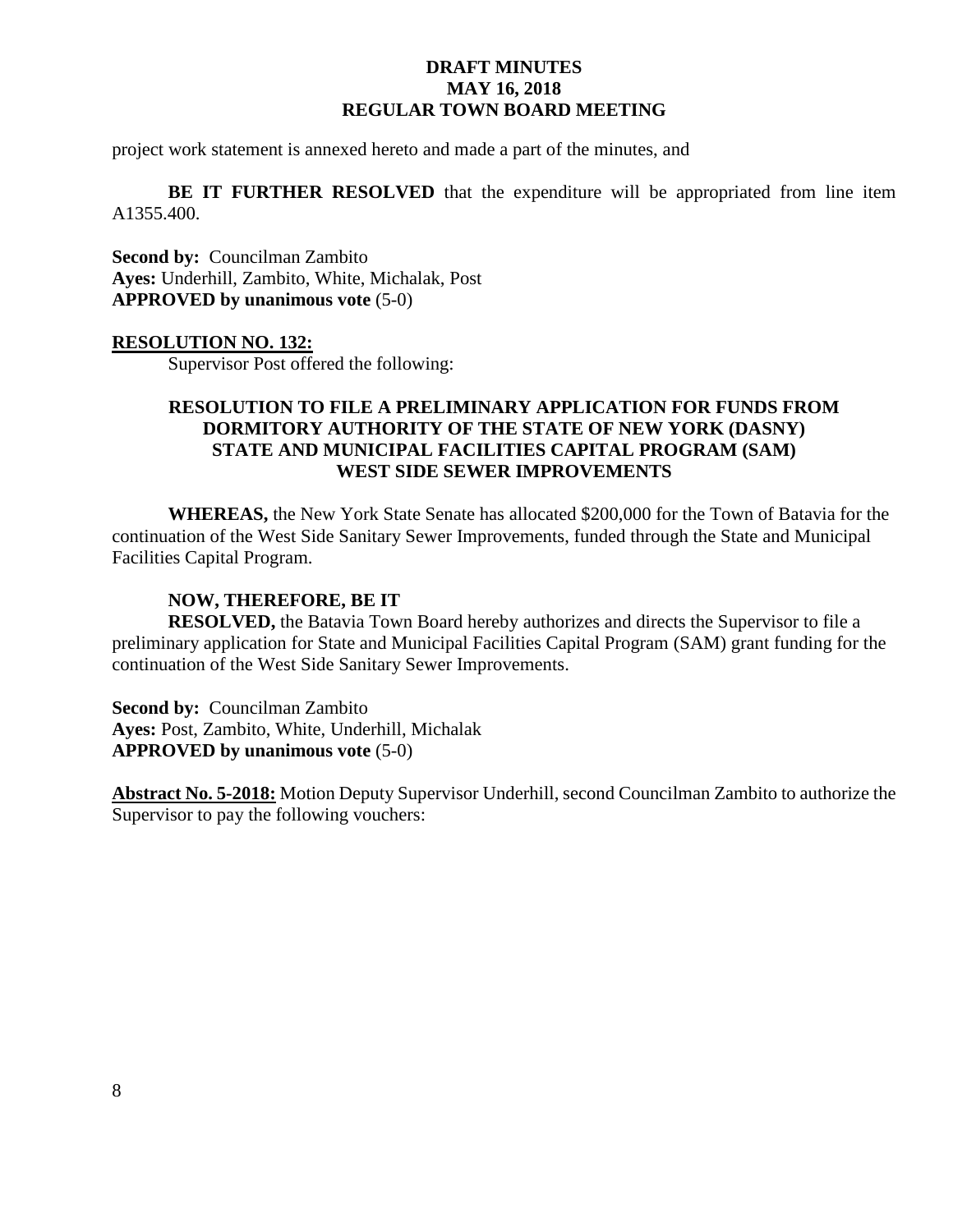| General                    | \$62,134.01  |
|----------------------------|--------------|
| Highway                    | 13,467.92    |
| Sewer No. 1                | 41,986.64    |
| Sewer No. 2                | 56,059.03    |
| Water                      | 24,085.06    |
| <b>Ellicott Trail</b>      | 13.00        |
| Southwest Water            | 377,967.71   |
| <b>Kings Pump Station</b>  | 1,989.60     |
| <b>Bat-Beth Twln Water</b> | 1989.60      |
|                            |              |
| <b>Total</b>               | \$579,692.57 |

Check numbers 21190-21253, ACH: \$9,475.62, Online: \$9,666.10 **Ayes:** Underhill, White, Michalak, Zambito, Post **MOTION CARRIED by unanimous vote** (5-0)

#### **DEPARTMENT REPORTS:**

# **The Town Supervisor reported on the following departments:**

**Building –** Read the Building Inspectors Report-Attached **Historian-** Read the Historian Report-Attached

#### **Supervisor's Report:**

**Status Report** on expenditures and revenues is available for the Board's review.

**GAM** meeting is tomorrow evening at 7:00 p.m. at County Building 2. Hosted by the Town of Pembroke.

**State Street Road Sewer District-**There will be an informational meeting on the petition filed for Sanitary Sewer for State Street Road on May 30, 2018 at 7:00 P.M.

#### **COMMUNICATIONS:**

#### **The Town Clerk reported on the following:**

**April Town Clerk** monthly report collected a total of \$2,286.50, remitted \$2,059.92 to the Supervisor for the Local Share.

**Training-** 2018 Local Government Training is May 30, 2018 at the Buffalo History Museum and there is a webinar on May 30, 2018 on Form-based code. Town officials have been advised.

**West Main Speed Reduction-** Received a letter from the NYSDOT regarding the request for speed reduction on West Main Street Road. Based on the study done in 2016 a speed reduction isn't warranted at this time.

**Genesee County Animal Shelter Reports-** Received the Genesee County Dog Control Officer Inspection Report and the Municipal Shelter Inspection Report from NYS Ag and Market. Dog shelter service and dog control officer services are both rated Satisfactory.